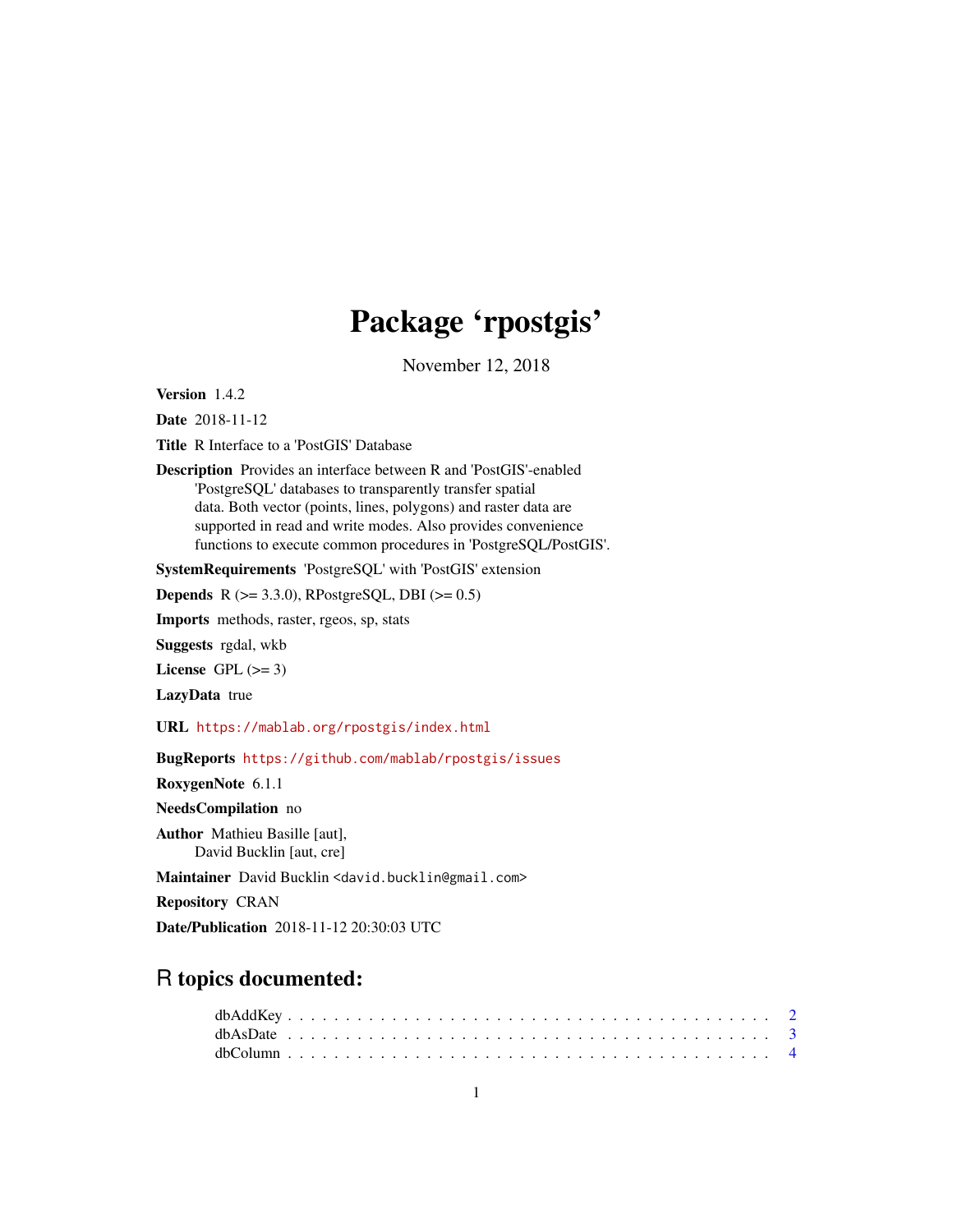## <span id="page-1-0"></span>2 dbAddKey

|                                                                                                                                | -5              |
|--------------------------------------------------------------------------------------------------------------------------------|-----------------|
|                                                                                                                                | 6               |
|                                                                                                                                | $\overline{7}$  |
|                                                                                                                                | 9               |
|                                                                                                                                | $\overline{10}$ |
|                                                                                                                                |                 |
| $dbWriteDataFrame \dots \dots \dots \dots \dots \dots \dots \dots \dots \dots \dots \dots \dots \dots \dots \dots \dots \dots$ |                 |
|                                                                                                                                |                 |
|                                                                                                                                |                 |
|                                                                                                                                |                 |
|                                                                                                                                |                 |
|                                                                                                                                | - 19            |
|                                                                                                                                |                 |
|                                                                                                                                |                 |
|                                                                                                                                |                 |
|                                                                                                                                |                 |
|                                                                                                                                |                 |
|                                                                                                                                |                 |

#### **Index** [26](#page-25-0)

dbAddKey *Add key.*

## Description

Add a primary or foreign key to a table column.

## Usage

```
dbAddKey(conn, name, colname, type = c("primary", "foreign"), reference,
 colref, display = TRUE, exec = TRUE)
```

| conn      | A connection object.                                                                                                                                                                                                                                                               |
|-----------|------------------------------------------------------------------------------------------------------------------------------------------------------------------------------------------------------------------------------------------------------------------------------------|
| name      | A character string, or a character vector, specifying a PostgreSQL table name.                                                                                                                                                                                                     |
| colname   | A character string specifying the name of the column to which the key will be<br>assign; alternatively, a character vector specifying the name of the columns for<br>keys spanning more than one column.                                                                           |
| type      | The type of the key, either "primary" or "foreign"                                                                                                                                                                                                                                 |
| reference | A character string specifying a foreign table name to which the foreign key will<br>be associated (ignored if type $==$ "primary").                                                                                                                                                |
| colref    | A character string specifying the name of the primary key in the foreign table<br>to which the foreign key will be associated; alternatively, a character vector<br>specifying the name of the columns for keys spanning more than one column<br>(ignored if type $==$ "primary"). |
| display   | Logical. Whether to display the query (defaults to TRUE).                                                                                                                                                                                                                          |
| exec      | Logical. Whether to execute the query (defaults to TRUE).                                                                                                                                                                                                                          |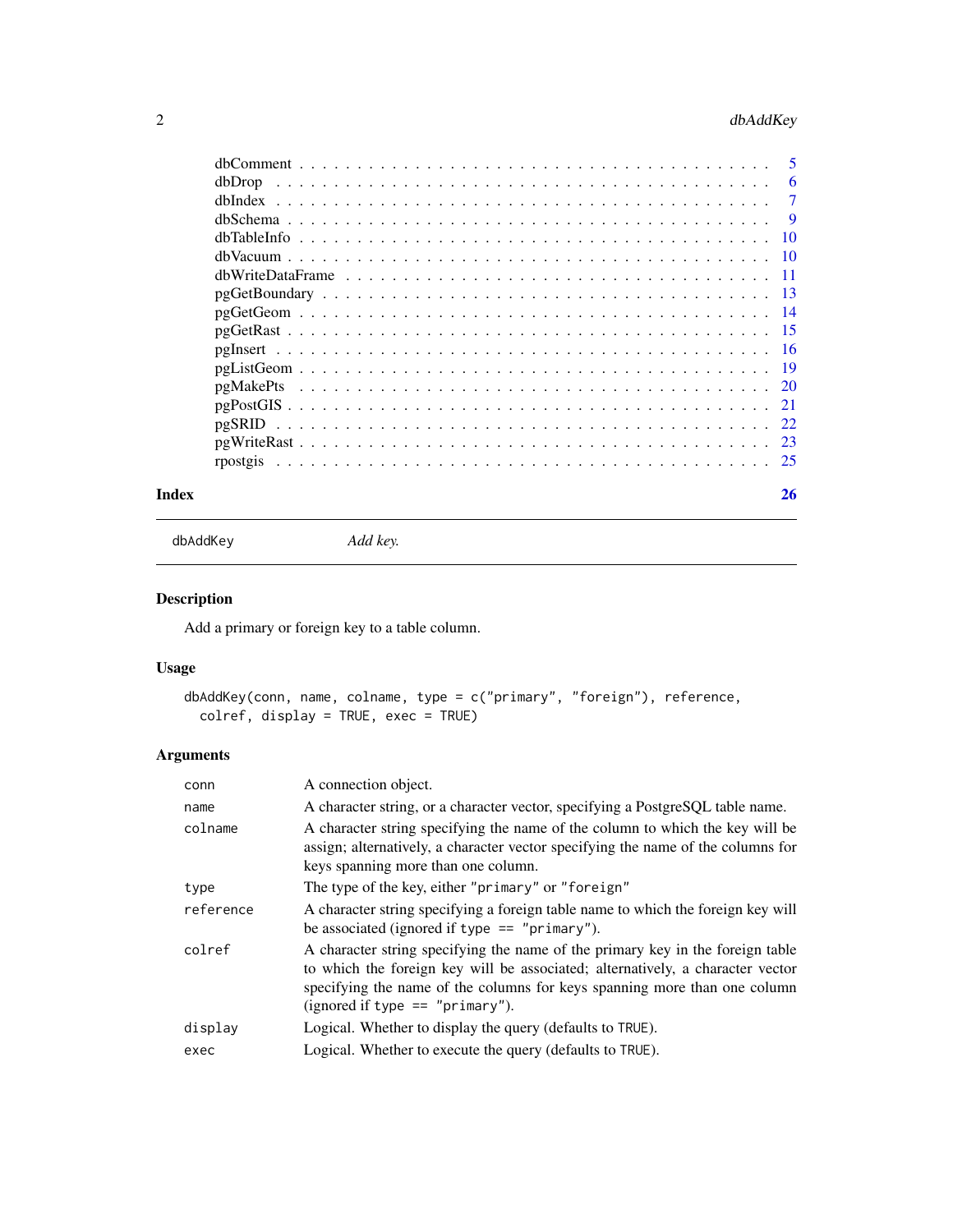#### <span id="page-2-0"></span>dbAsDate 3

## Value

TRUE if the key was successfully added.

#### Author(s)

Mathieu Basille <br/>basille@ufl.edu>

## See Also

The PostgreSQL documentation: [http://www.postgresql.org/docs/current/static/sql-alt](http://www.postgresql.org/docs/current/static/sql-altertable.html)ertable. [html](http://www.postgresql.org/docs/current/static/sql-altertable.html)

#### Examples

```
## Examples use a dummy connection from DBI package
conn <- DBI::ANSI()
## Primary key
dbAddKey(conn, name = c("sch1", "tbl1"), colname = "id1", exec = FALSE)
## Primary key using multiple columns
dbAddKey(conn, name = c("sch1", "tbl1"), colname = c("id1", "id2",
    "id3"), exec = FALSE)
## Foreign key
dbAddKey(conn, name = c("sch1", "tbl1"), colname = "id", type = "foreign",
    reference = c("sch2", "tbl2"), colref = "id", exec = FALSE)
## Foreign key using multiple columns
dbAddKey(conn, name = c("sch1", "tb11"), colname = c("id1", "id2"),type = "foreign", reference = c("sch2", "tbl2"), colref = c("id3",
        "id4"), exec = FALSE)
```
dbAsDate *Converts to timestamp.*

#### Description

Convert a date field to a timestamp with or without time zone.

```
dbAsDate(conn, name, date = "date", tz = NULL, display = TRUE,exec = TRUE)
```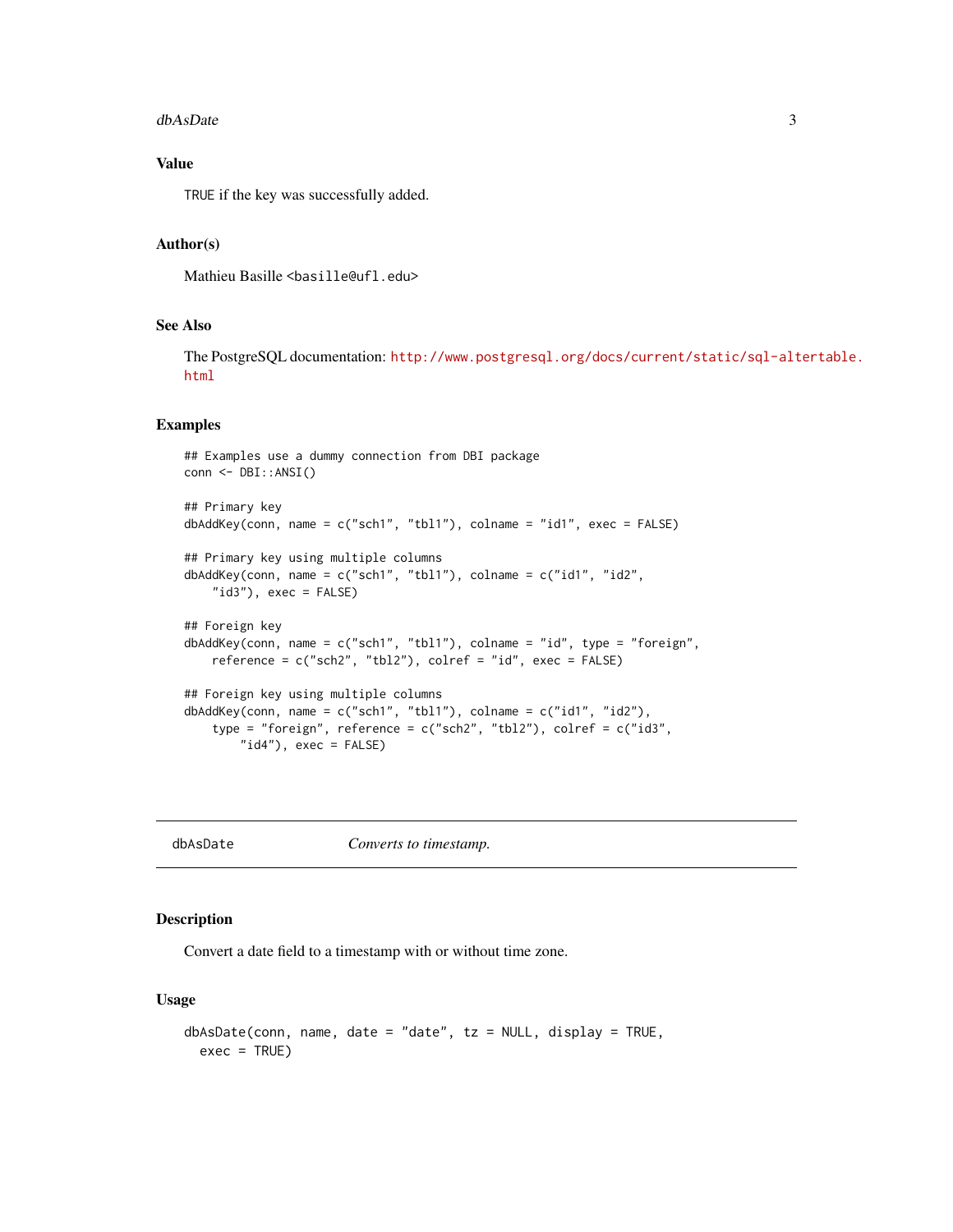#### <span id="page-3-0"></span>Arguments

| conn    | A connection object.                                                                           |
|---------|------------------------------------------------------------------------------------------------|
| name    | A character string specifying a PostgreSQL table name.                                         |
| date    | A character string specifying the date field.                                                  |
| tz      | A character string specifying the time zone, in "EST", "America/New_York",<br>"EST5EDT", "-5". |
| display | Logical. Whether to display the query (defaults to TRUE).                                      |
| exec    | Logical. Whether to execute the query (defaults to TRUE).                                      |

#### Value

If exec = TRUE, returns TRUE if the conversion was successful.

#### Author(s)

Mathieu Basille <br/>basille@ufl.edu>

## See Also

The PostgreSQL documentation: [http://www.postgresql.org/docs/current/static/datatyp](http://www.postgresql.org/docs/current/static/datatype-datetime.html)e-datetime. [html](http://www.postgresql.org/docs/current/static/datatype-datetime.html)

## Examples

## Example uses a dummy connection from DBI package conn <- DBI::ANSI() dbAsDate(conn, name =  $c("schema", "table"), date = "date", tz = "GMT",$ exec = FALSE)

dbColumn *Add or remove a column.*

## Description

Add or remove a column to/from a table.

```
dbColumn(conn, name, colname, action = c("add", "drop"),
 coltype = "integer", cascade = FALSE, display = TRUE,
 exec = TRUE)
```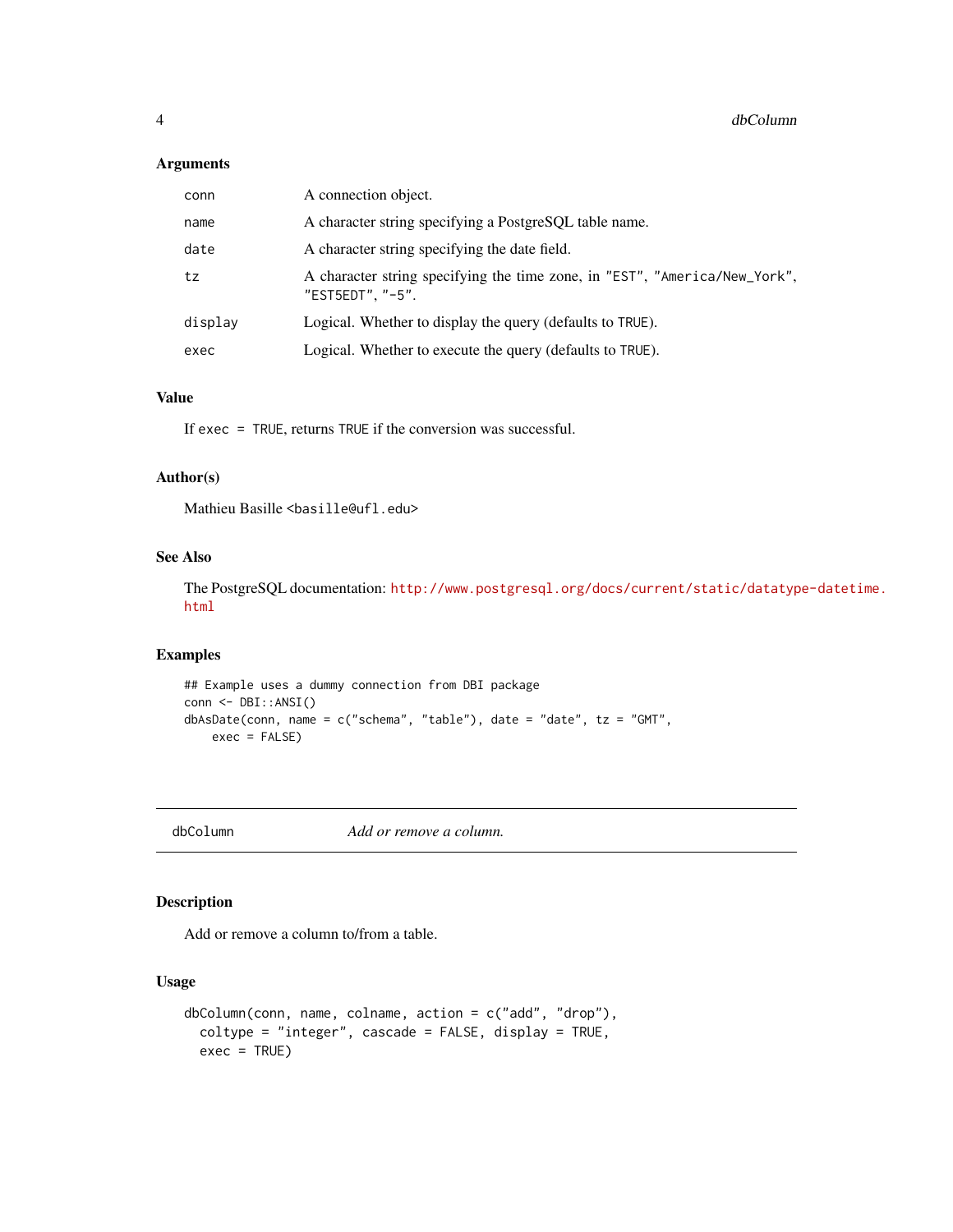#### <span id="page-4-0"></span>dbComment 5

#### Arguments

| conn    | A connection object.                                                                                |
|---------|-----------------------------------------------------------------------------------------------------|
| name    | A character string specifying a PostgreSQL table name.                                              |
| colname | A character string specifying the name of the column                                                |
| action  | A character string specifying if the column is to be added ("add", default) or<br>removed ("drop"). |
| coltype | A character string indicating the type of the column, if $action = "add".$                          |
| cascade | Logical. Whether to drop foreign key constraints of other tables, if action $=$ "drop".             |
| display | Logical. Whether to display the query (defaults to TRUE).                                           |
| exec    | Logical. Whether to execute the query (defaults to TRUE).                                           |

## Value

TRUE if the column was successfully added or removed.

#### Author(s)

Mathieu Basille <br/>basille@ufl.edu>

## See Also

The PostgreSQL documentation: [http://www.postgresql.org/docs/current/static/sql-alt](http://www.postgresql.org/docs/current/static/sql-altertable.html)ertable. [html](http://www.postgresql.org/docs/current/static/sql-altertable.html)

## Examples

```
## examples use a dummy connection from DBI package
conn<-DBI::ANSI()
## Add an integer column
dbColumn(conn, name = c("schema", "table"), colname = "field", exec = FALSE)
## Drop a column (with CASCADE)
dbColumn(conn, name = c("schema", "table"), colname = "field", action = "drop",
   cascade = TRUE, exec = FALSE)
```

```
dbComment Comment table/view/schema.
```
## Description

Comment on a table, a view or a schema.

```
dbComment(conn, name, comment, type = c("table", "view", "schema"),
  display = TRUE, exec = TRUE)
```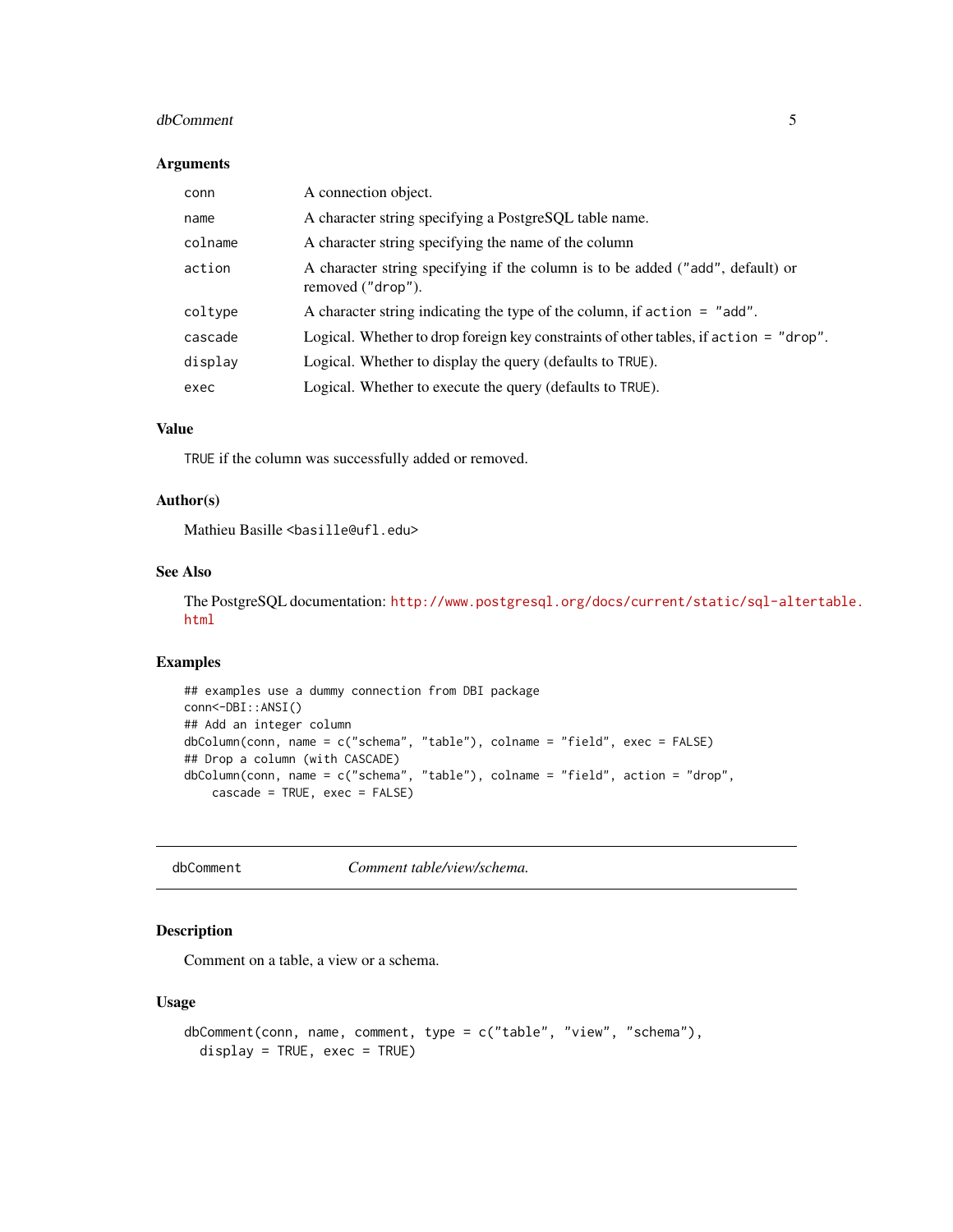#### <span id="page-5-0"></span>Arguments

| conn    | A connection object.                                                   |
|---------|------------------------------------------------------------------------|
| name    | A character string specifying a PostgreSQL table, view or schema name. |
| comment | A character string specifying the comment.                             |
| type    | The type of the object to comment, either "table", "view", or "schema" |
| display | Logical. Whether to display the query (defaults to TRUE).              |
| exec    | Logical. Whether to execute the query (defaults to TRUE).              |

#### Value

TRUE if the comment was successfully applied.

## Author(s)

Mathieu Basille <br/>basille@ufl.edu>

## See Also

The PostgreSQL documentation: [http://www.postgresql.org/docs/current/static/sql-com](http://www.postgresql.org/docs/current/static/sql-comment.html)ment. [html](http://www.postgresql.org/docs/current/static/sql-comment.html)

#### Examples

```
## examples use a dummy connection from DBI package
conn<-DBI::ANSI()
dbComment(conn, name = c("schema", "table"), comment = "Comment on a view.",
   type = "view", exec = FALSE)
dbComment(conn, name = "test_schema", comment = "Comment on a schema.", type = "schema",
   exec = FALSE)
```
<span id="page-5-1"></span>

dbDrop *Drop table/view/schema.*

## Description

Drop a table, a view or a schema.

```
dbDrop(conn, name, type = c("table", "schema", "view",
  "materialized view"), ifexists = FALSE, cascade = FALSE,
 display = TRUE, exec = TRUE)
```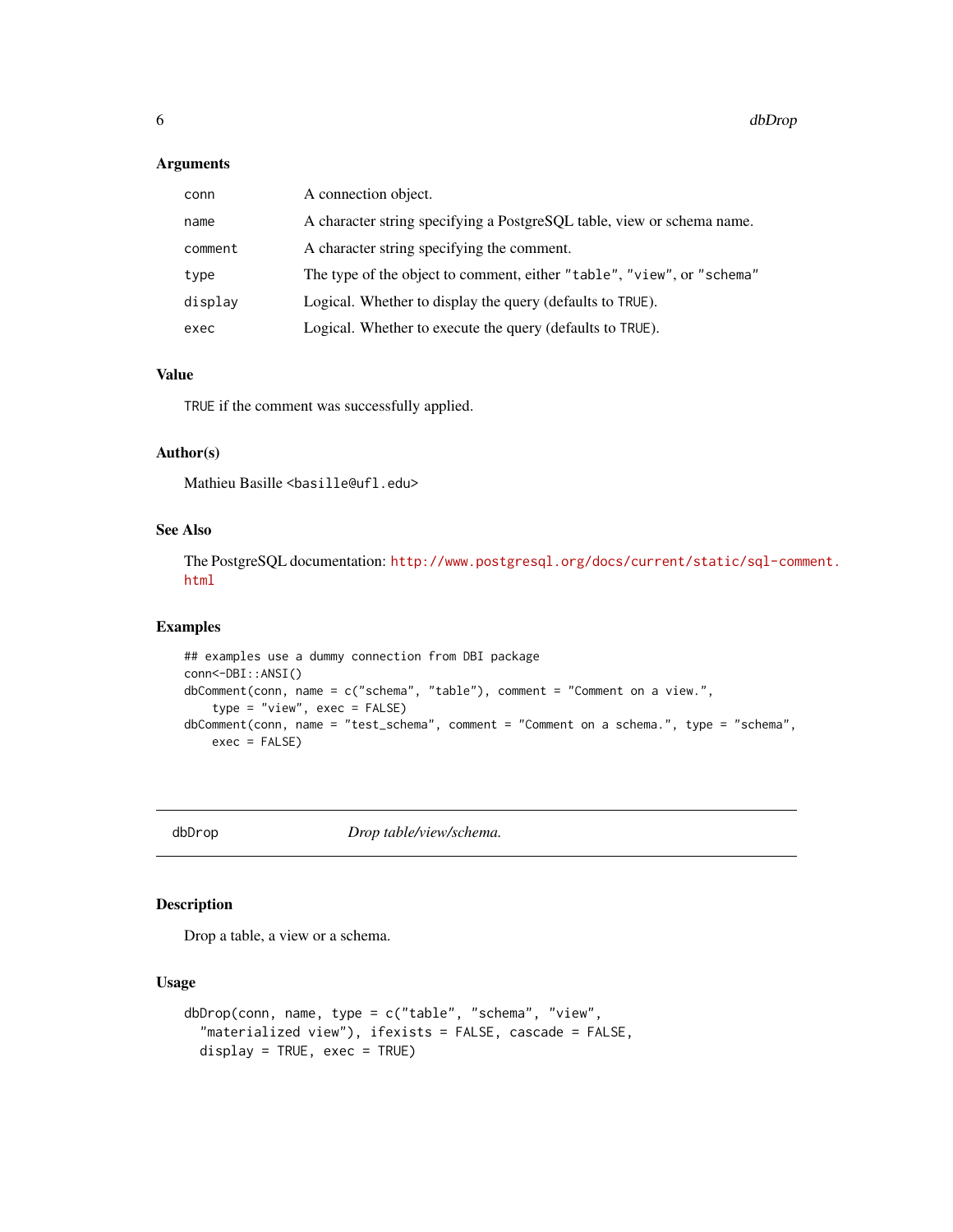#### <span id="page-6-0"></span>dbIndex 7

#### Arguments

| conn     | A connection object.                                                                      |
|----------|-------------------------------------------------------------------------------------------|
| name     | A character string specifying a PostgreSQL table, schema, or view name.                   |
| type     | The type of the object to drop, either "table", "schema", "view", or "materialized view". |
| ifexists | Do not throw an error if the object does not exist. A notice is issued in this case.      |
| cascade  | Automatically drop objects that depend on the object (such as views).                     |
| display  | Logical. Whether to display the query (defaults to TRUE).                                 |
| exec     | Logical. Whether to execute the query (defaults to TRUE).                                 |

#### Value

TRUE if the table/schema/view was successfully dropped.

#### Author(s)

Mathieu Basille <br/>basille@ufl.edu>

## See Also

The PostgreSQL documentation: [http://www.postgresql.org/docs/current/static/sql-dro](http://www.postgresql.org/docs/current/static/sql-droptable.html)ptable. [html](http://www.postgresql.org/docs/current/static/sql-droptable.html), <http://www.postgresql.org/docs/current/static/sql-dropview.html>, [http://www.](http://www.postgresql.org/docs/current/static/sql-dropschema.html) [postgresql.org/docs/current/static/sql-dropschema.html](http://www.postgresql.org/docs/current/static/sql-dropschema.html)

#### Examples

```
## examples use a dummy connection from DBI package
conn<-DBI::ANSI()
dbDrop(conn, name = c("schema", "view_name"), type = "view", exec = FALSE)
dbDrop(conn, name = "test_schema", type = "schema", cascade = "TRUE", exec = FALSE)
```
dbIndex *Create an index.*

## Description

Defines a new index on a PostgreSQL table.

```
dbIndex(conn, name, colname, idxname, unique = FALSE,
 method = c("btree", "hash", "rtree", "gist"), display = TRUE,
 exec = TRUE)
```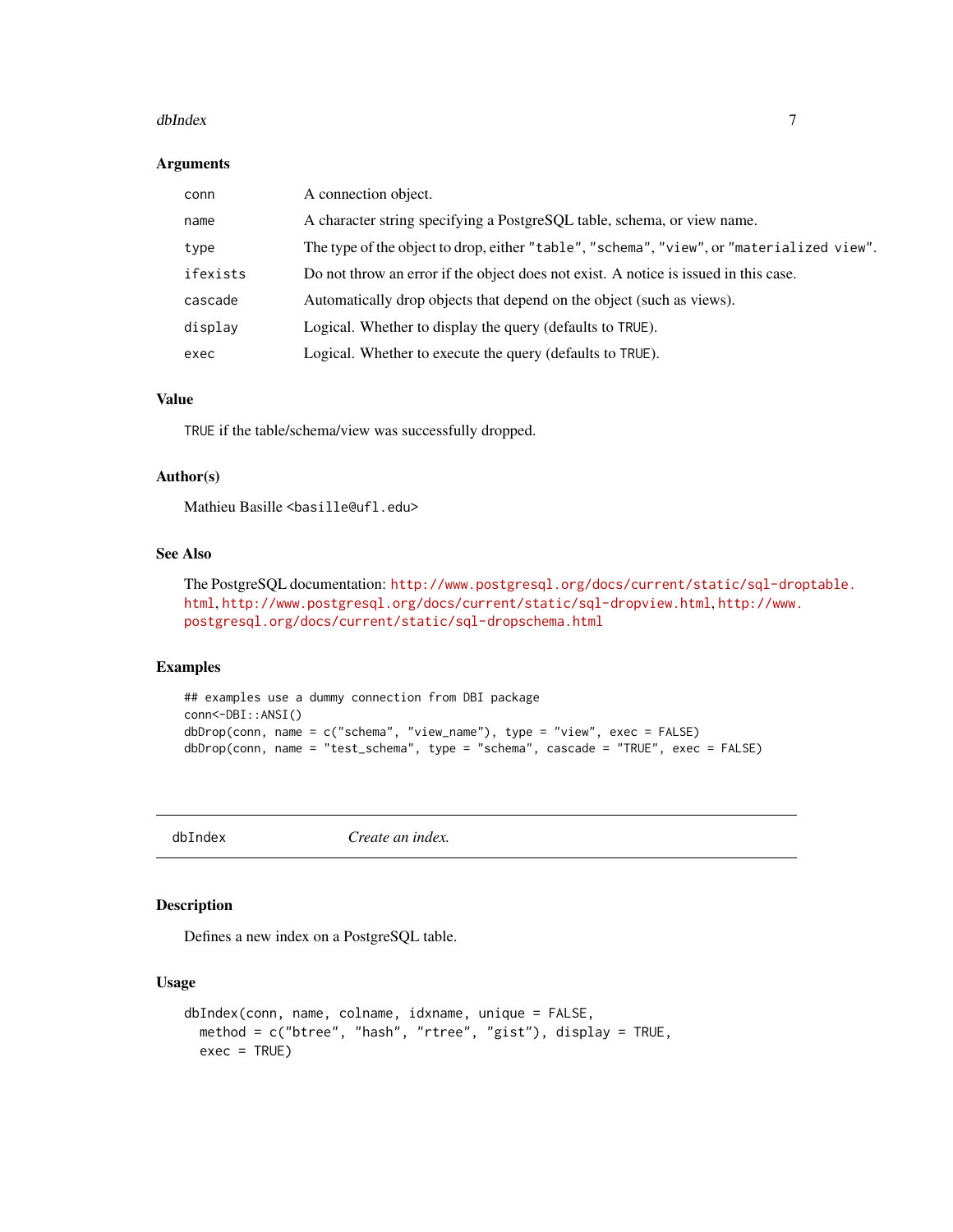## Arguments

| conn    | A connection object.                                                                                                                                                                                                                                            |
|---------|-----------------------------------------------------------------------------------------------------------------------------------------------------------------------------------------------------------------------------------------------------------------|
| name    | A character string specifying a PostgreSQL table name.                                                                                                                                                                                                          |
| colname | A character string, or a character vector specifying the name of the column to<br>which the key will be associated; alternatively, a character vector specifying the<br>name of the columns to build the index.                                                 |
| idxname | A character string specifying the name of the index to be created. By default,<br>this uses the name of the table (without the schema) and the name of the columns<br>as follows: <table_name>_<column_names>_idx.</column_names></table_name>                  |
| unique  | Logical. Causes the system to check for duplicate values in the table when the<br>index is created (if data already exist) and each time data is added. Attempts<br>to insert or update data which would result in duplicate entries will generate an<br>error. |
| method  | The name of the method to be used for the index. Choices are "btree", "hash",<br>"rtree", and "gist". The default method is "btree", although "gist" should<br>be the index of choice for PostGIS spatial types (geometry, geography, raster).                  |
| display | Logical. Whether to display the query (defaults to TRUE).                                                                                                                                                                                                       |
| exec    | Logical. Whether to execute the query (defaults to TRUE).                                                                                                                                                                                                       |

#### Value

TRUE if the index was successfully created.

## Author(s)

Mathieu Basille <br/>basille@ufl.edu>

## See Also

The PostgreSQL documentation: [http://www.postgresql.org/docs/current/static/sql-cre](http://www.postgresql.org/docs/current/static/sql-createindex.html)ateindex. [html](http://www.postgresql.org/docs/current/static/sql-createindex.html); the PostGIS documentation for GiST indexes: [http://postgis.net/docs/using\\_postgis\\_](http://postgis.net/docs/using_postgis_dbmanagement.html#id541286) [dbmanagement.html#id541286](http://postgis.net/docs/using_postgis_dbmanagement.html#id541286)

#### Examples

```
## Examples use a dummy connection from DBI package
conn <- DBI::ANSI()
## GIST index
dbIndex(conn, name = c("sch", "tbl"), colname = "geom", method = "gist",
   exec = FALSE)
## Regular BTREE index on multiple columns
dbIndex(conn, name = c("sch", "tbl"), colname = c("coll", "col2","col3"), exec = FALSE)
```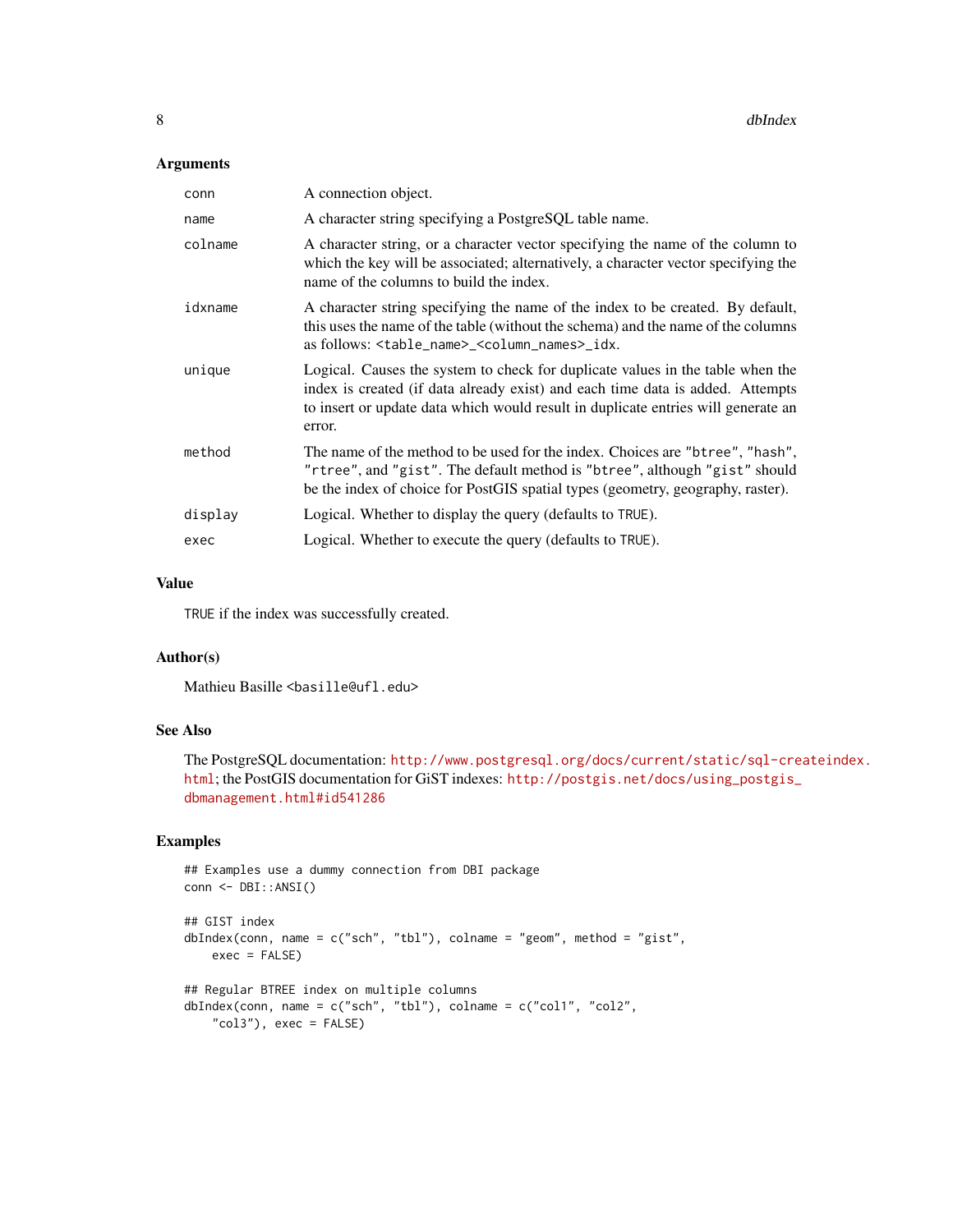<span id="page-8-0"></span>

## Description

Checks the existence, and if necessary, creates a schema.

## Usage

dbSchema(conn, name, display = TRUE, exec = TRUE)

## Arguments

| conn    | A connection object (required, even if $exec = FALSE$ ).                                                                                                                                          |
|---------|---------------------------------------------------------------------------------------------------------------------------------------------------------------------------------------------------|
| name    | A character string specifying a PostgreSQL schema name.                                                                                                                                           |
| displav | Logical. Whether to display the query (defaults to TRUE).                                                                                                                                         |
| ехес    | Logical. Whether to execute the query (defaults to $TRUE$ ). Note: if exec = $FALSE$ ,<br>the function still checks the existence of the schema, but does not create it if it<br>does not exists. |

## Value

TRUE if the schema exists (whether it was already available or was just created).

## Author(s)

Mathieu Basille <br/>basille@ufl.edu>

## See Also

The PostgreSQL documentation: [http://www.postgresql.org/docs/current/static/sql-cre](http://www.postgresql.org/docs/current/static/sql-createschema.html)ateschema. [html](http://www.postgresql.org/docs/current/static/sql-createschema.html)

## Examples

```
## Not run:
   dbSchema(name = "schema", exec = FALSE)
```
## End(Not run)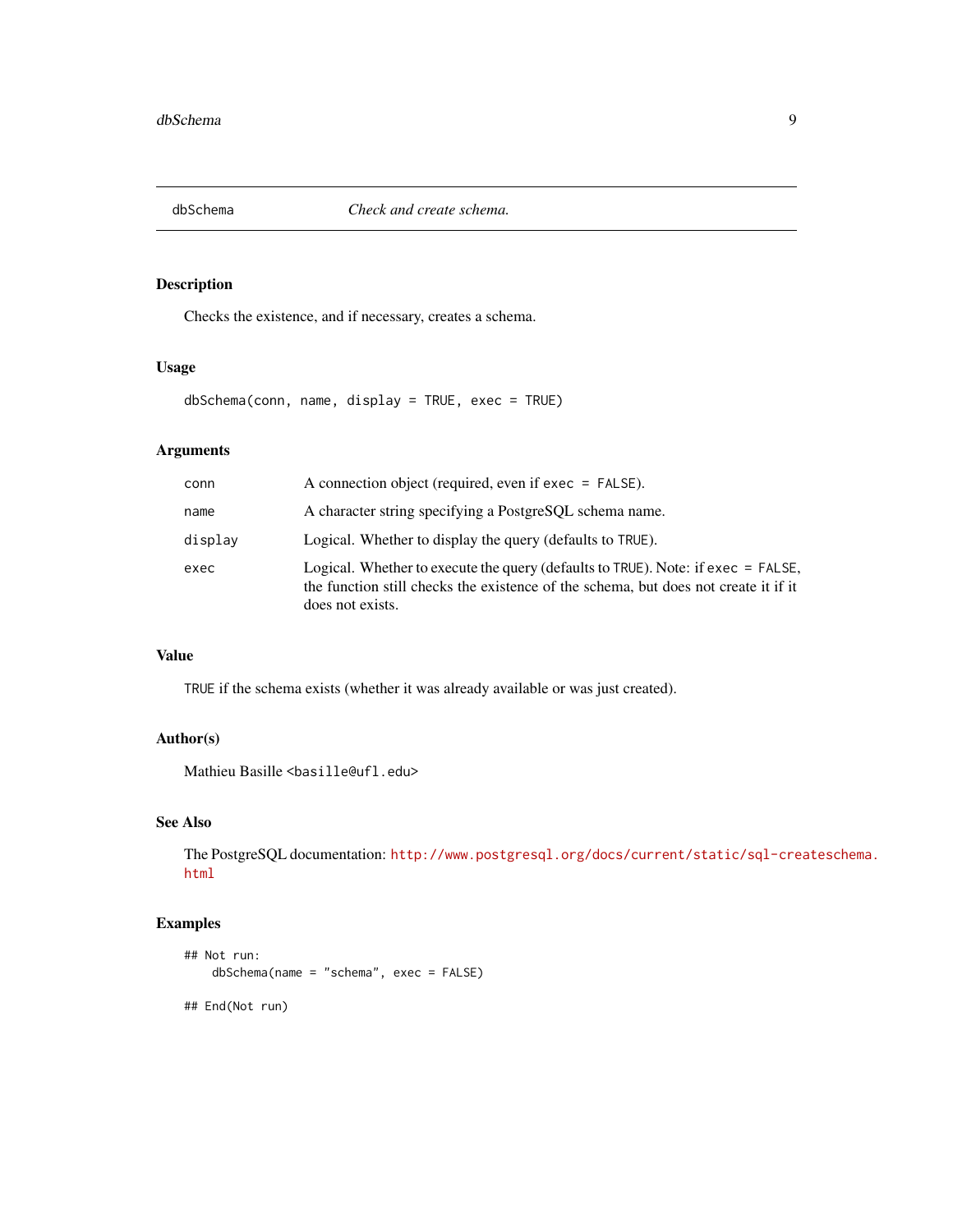<span id="page-9-0"></span>

## Description

Get information about columns in a PostgreSQL table.

## Usage

```
dbTableInfo(conn, name, allinfo = FALSE)
```
#### Arguments

| conn    | A connection object to a PostgreSQL database.                                                                                       |
|---------|-------------------------------------------------------------------------------------------------------------------------------------|
| name    | A character string specifying a PostgreSQL schema (if necessary), and table or<br>view name (e.g., name = $c("schema", "table")$ ). |
| allinfo | Logical, Get all information on table? Default is column names, types, nullable,<br>and maximum length of character columns.        |

## Value

data frame

## Author(s)

David Bucklin <david.bucklin@gmail.com>

## Examples

```
## Not run:
dbTableInfo(conn, c("schema", "table"))
```
## End(Not run)

dbVacuum *Vacuum.*

## Description

Performs a VACUUM (garbage-collect and optionally analyze) on a table.

```
dbVacuum(conn, name, full = FALSE, verbose = FALSE, analyze = TRUE,
  display = TRUE, exec = TRUE)
```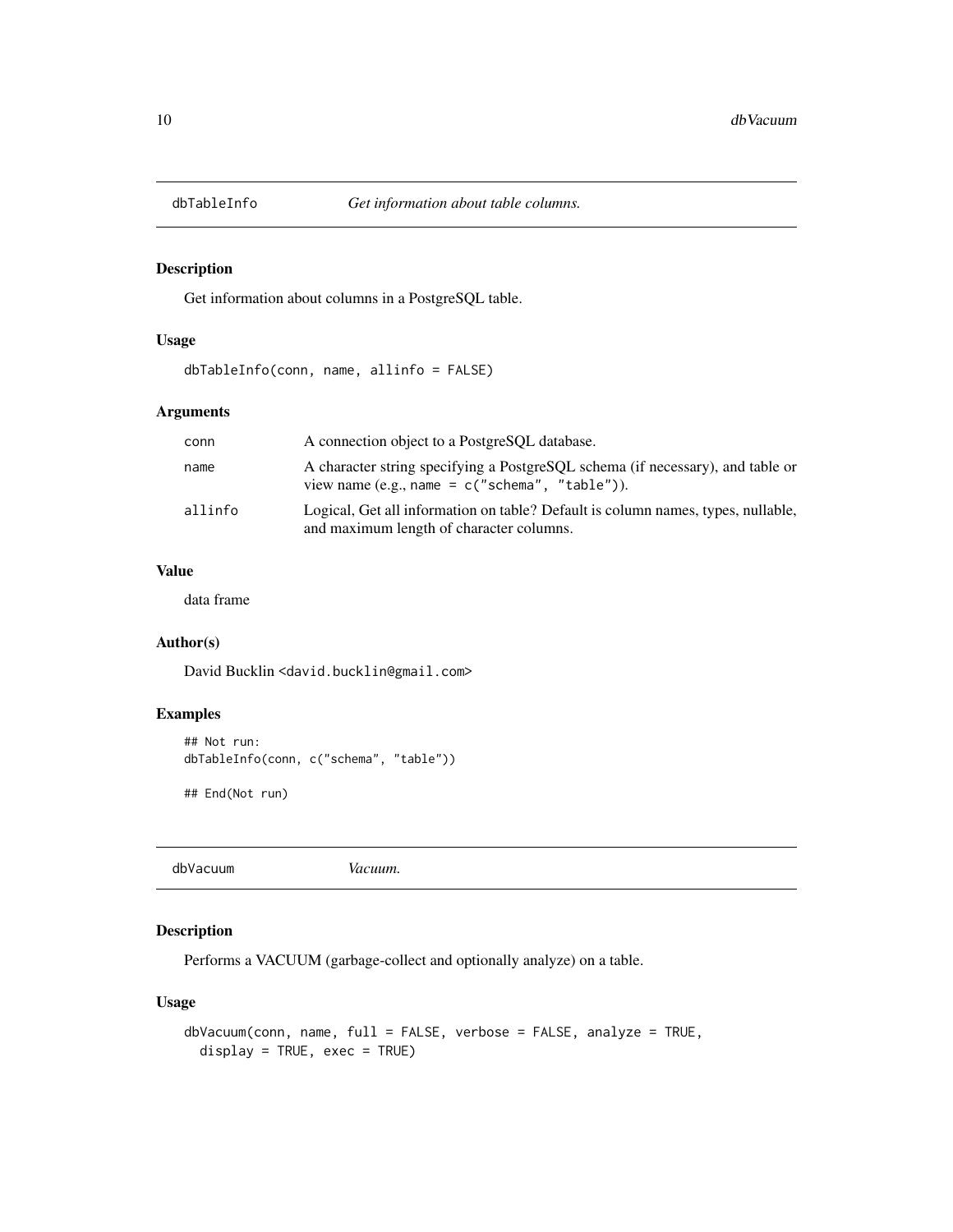## <span id="page-10-0"></span>dbWriteDataFrame 11

#### Arguments

| conn    | A connection object.                                                                                                                   |
|---------|----------------------------------------------------------------------------------------------------------------------------------------|
| name    | A character string specifying a PostgreSQL table name.                                                                                 |
| ful1    | Logical. Whether to perform a "full" vacuum, which can reclaim more space,<br>but takes much longer and exclusively locks the table.   |
| verbose | Logical. Whether to print a detailed vacuum activity report for each table.                                                            |
| analyze | Logical. Whether to update statistics used by the planner to determine the most<br>efficient way to execute a query (default to TRUE). |
| display | Logical. Whether to display the query (defaults to TRUE).                                                                              |
| exec    | Logical. Whether to execute the query (defaults to TRUE).                                                                              |

#### Value

TRUE if query is successfully executed.

## Author(s)

Mathieu Basille <br/>basille@ufl.edu>

#### See Also

The PostgreSQL documentation: [http://www.postgresql.org/docs/current/static/sql-vac](http://www.postgresql.org/docs/current/static/sql-vacuum.html)uum. [html](http://www.postgresql.org/docs/current/static/sql-vacuum.html)

#### Examples

```
## examples use a dummy connection from DBI package
conn<-DBI::ANSI()
dbVacuum(conn, name = c("schema", "table"), full = TRUE, exec = FALSE)
```
<span id="page-10-1"></span>dbWriteDataFrame *Write/read in data frame mode to/from database table.*

## Description

Write data. frame to database table, with column definitions, row names, and a new integer primary key column. Read back into R with dbReadDataFrame, which recreates original data frame.

## Usage

dbWriteDataFrame(conn, name, df, overwrite = FALSE, only.defs = FALSE)

```
dbReadDataFrame(conn, name, df = NULL)
```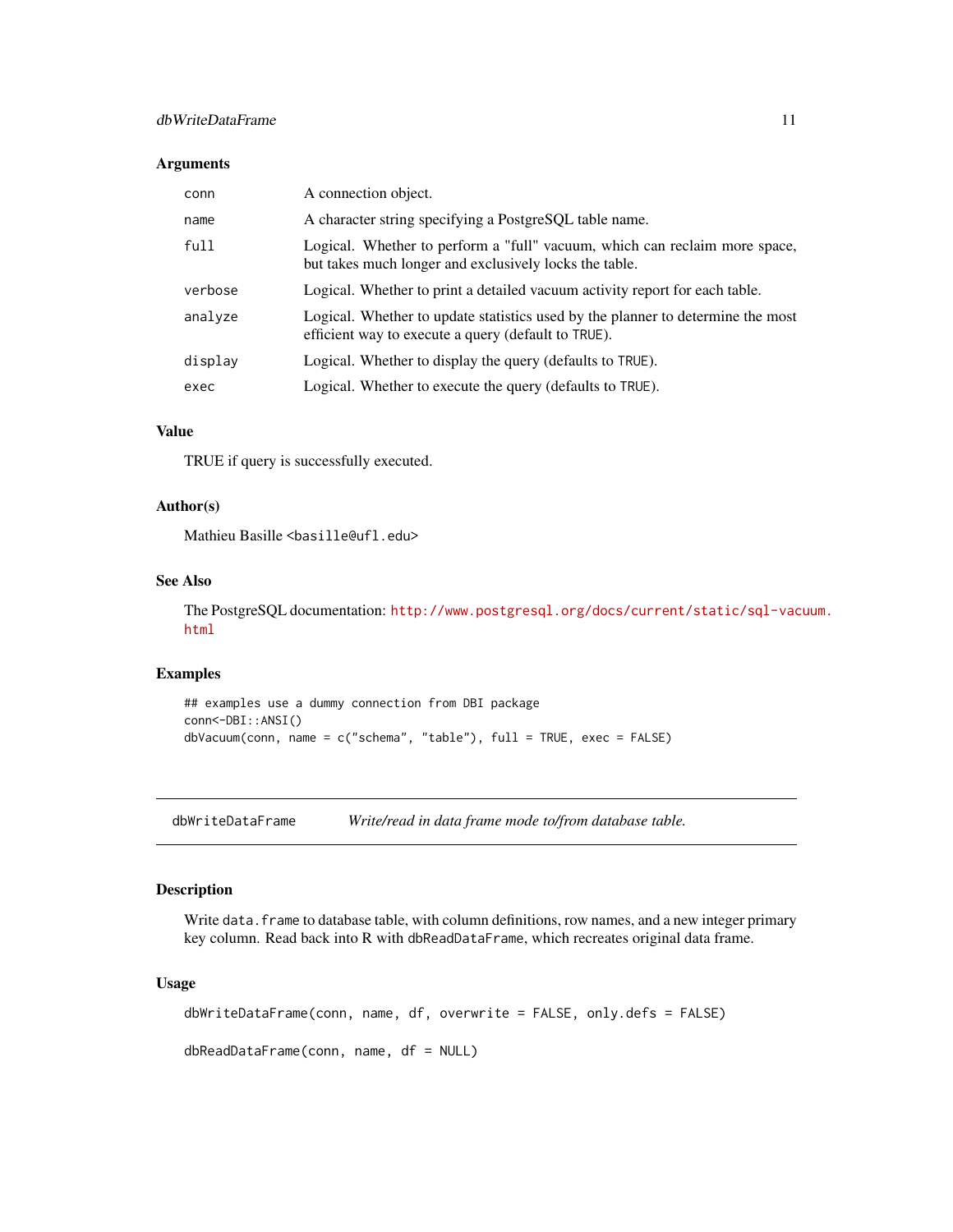#### <span id="page-11-0"></span>Arguments

| conn      | A connection object to a PostgreSQL database                                                                                                                             |
|-----------|--------------------------------------------------------------------------------------------------------------------------------------------------------------------------|
| name      | Character, schema and table of the PostgreSQL table                                                                                                                      |
| df        | The data frame to write (for dbReadDataFrame, this allows to update an existing<br>data. frame with definitions stored in the database)                                  |
| overwrite | Logical; if TRUE, a new table (name) will overwrite the existing table (name)<br>in the database. Note: overwriting a view must be done manually (e.g., with<br>dbDrop). |
| only.defs | Logical; if TRUE, only the table definitions will be written.                                                                                                            |

#### Details

Writing in data frame mode is only for new database tables (or for overwriting an existing one). It will save all column names as they appear in R, along with column data types and attributes. This is done by adding metadata to a lookup table in the table's schema named ".R\_df\_defs" (will be created if not present). It also adds two fields with fixed names to the database table: ".R\_rownames" (storing the row.names of the data frame), and ".db\_pkid", which is a new integer primary key. Existing columns in the data.frame matching these names will be automatically changed.

The rpostgis database table read functions dbReadDataFrame and pgGetGeom will use the metadata created in data frame mode to recreate a data.frame in R, if it is available. Otherwise, it will be imported using default RPostgreSQL::dbReadTable methods.

All Spatial\*DataFrames must be written with [pgInsert](#page-15-1). For more flexible writing of data.frames to the database (including all writing into existing database tables), use [pgInsert](#page-15-1) with df.mode = FALSE.

#### Value

TRUE for successful write with dbWriteDataFrame, data.frame for dbReadDataFrame

#### Author(s)

David Bucklin <david.bucklin@gmail.com>

#### Examples

```
## Not run:
library(sp)
data(meuse)
```
## Write the data.frame to the database: dbWriteDataFrame(conn, name = "meuse\_data", df = meuse)

```
## Reads it back into a different object:
me2 <- dbReadDataFrame(conn, name = "meuse_data")
```

```
## Check equality:
all.equal(meuse, me2)
## Should return TRUE.
```
## End(Not run)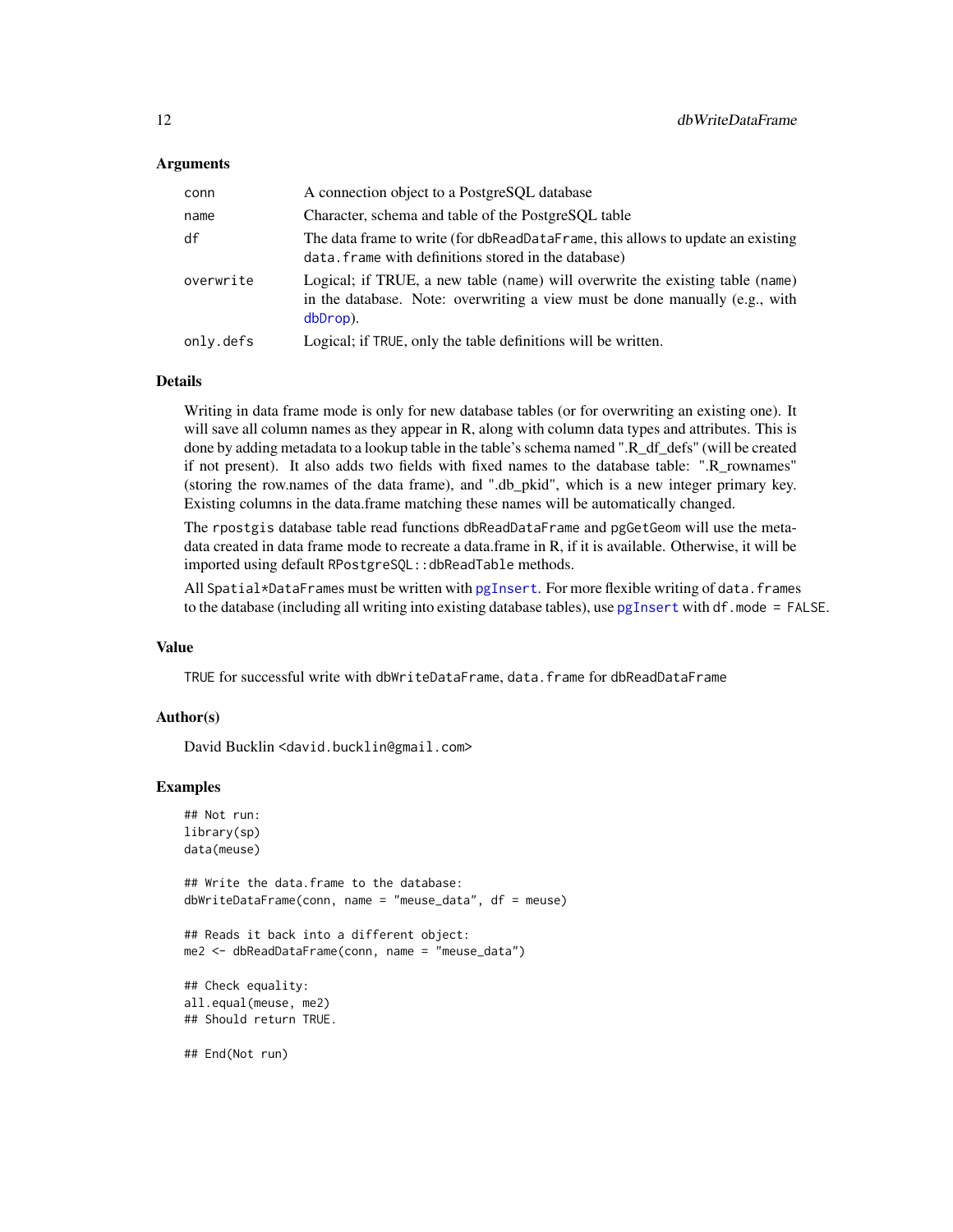<span id="page-12-0"></span>

## Description

Retrieve bounding envelope (rectangle) of all geometries or rasters in a PostGIS table.

#### Usage

```
pgGetBoundary(conn, name, geom = "geom", clauses = NULL)
```
## Arguments

| conn    | A connection object to a PostgreSOL database                                                                                                                                    |
|---------|---------------------------------------------------------------------------------------------------------------------------------------------------------------------------------|
| name    | A character string specifying a PostgreSQL schema and table/view name hold-<br>ing the geometry (e.g., name = $c("schem," "table")$ )                                           |
| geom    | character, Name of the column in name holding the geometry/(geography) or<br>raster object (Default = "geom")                                                                   |
| clauses | character, additional SQL to append to modify select query from table. Must<br>begin with an SQL clause (e.g., "WHERE ", "ORDER BY ", "LIMIT ");<br>same usage as in pgGetGeom. |

## Value

SpatialPolygon

## Author(s)

David Bucklin <david.bucklin@gmail.com>

## Examples

```
## Not run:
pgGetBoundary(conn, c("schema", "polys"), geom = "polygon")
pgGetBoundary(conn, c("schema", "rasters"), geom = "rast")
## End(Not run)
```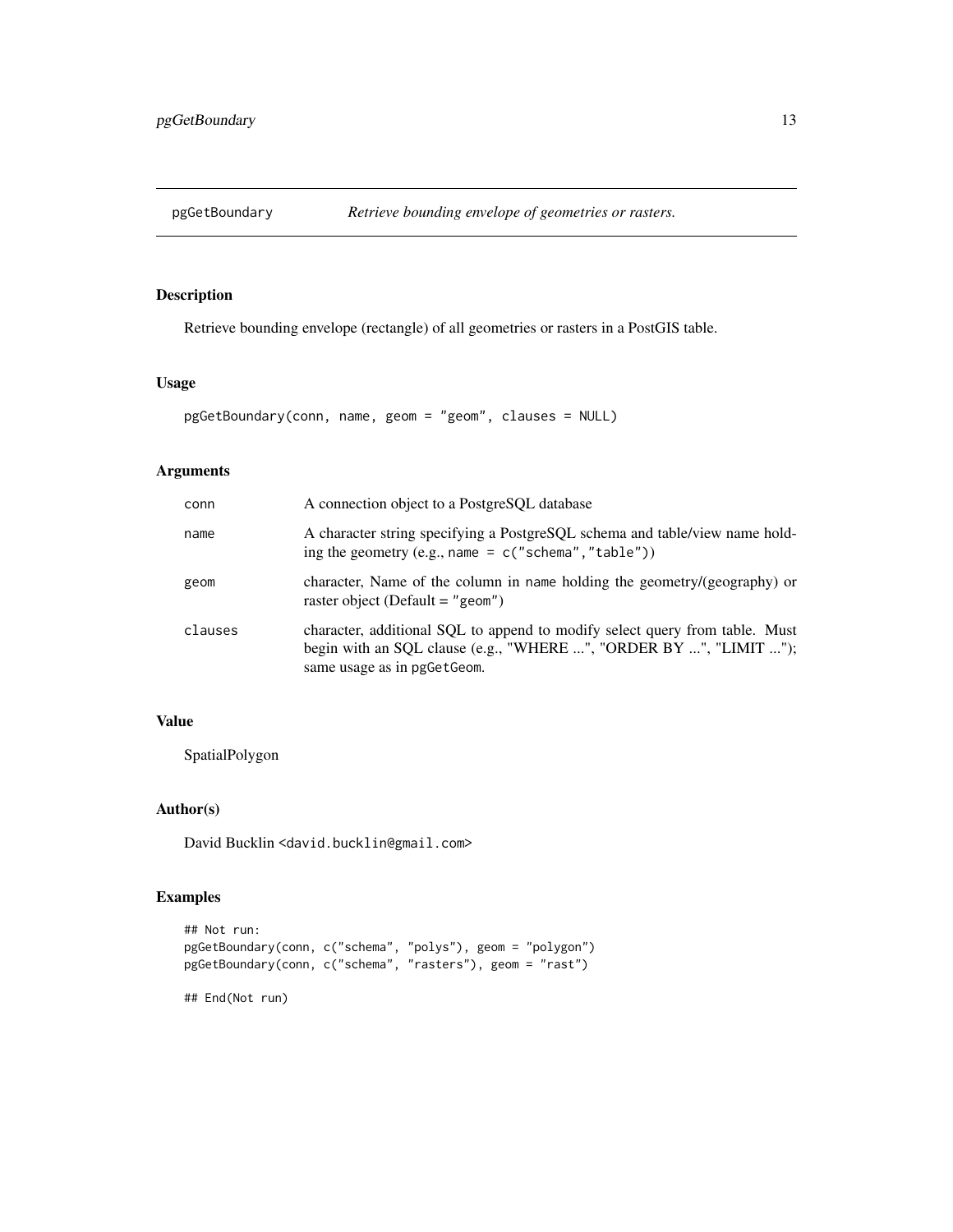<span id="page-13-0"></span>

#### Description

Retrieve point, linestring, or polygon geometries from a PostGIS table/view/query, and convert it to an R sp object (Spatial\* or Spatial\*DataFrame).

#### Usage

```
pgGetGeom(conn, name, geom = "geom", gid = NULL, other.cols = TRUE,
  clauses = NULL, boundary = NULL, query = NULL)
```
## Arguments

| conn       | A connection object to a PostgreSQL database                                                                                                                                                                                                                                                                                                                                                                                                      |
|------------|---------------------------------------------------------------------------------------------------------------------------------------------------------------------------------------------------------------------------------------------------------------------------------------------------------------------------------------------------------------------------------------------------------------------------------------------------|
| name       | A character string specifying a PostgreSQL schema and table/view name hold-<br>ing the geometry (e.g., name = $c("schema", "table")$ )                                                                                                                                                                                                                                                                                                            |
| geom       | The name of the geometry/(geography) column. (Default = "geom")                                                                                                                                                                                                                                                                                                                                                                                   |
| gid        | Name of the column in name holding the IDs. Should be unique for each record<br>to return. gid=NULL (default) automatically creates a new unique ID for each<br>row in the sp object.                                                                                                                                                                                                                                                             |
| other.cols | Names of specific columns in the table to retrieve, in a character vector (e.g.<br>other.cols= $c("col1", "col2").$ ) The default (other.cols = TRUE) is to<br>attach all columns in a Spatial*DataFrame. Setting other.cols=FALSE will<br>return a Spatial-only object (no data frame).                                                                                                                                                          |
| clauses    | character, additional SQL to append to modify select query from table. Must<br>begin with an SQL clause (e.g., "WHERE ", "ORDER BY ", "LIMIT ");<br>see below for examples.                                                                                                                                                                                                                                                                       |
| boundary   | sp object or numeric. A Spatial* object, whose bounding box will be used to se-<br>lect geometries to import. Alternatively, four numbers (e.g. c([top], [bottom], [right], [left]))<br>indicating the projection-specific limits with which to subset spatial data. boundary = NULL<br>(default) will not subset by spatial extent. Note this is not a true 'clip'- all fea-<br>tures intersecting the bounding box with be returned unmodified. |
| query      | character, a full SQL query including a geometry column. For use with query<br>mode only (see details).                                                                                                                                                                                                                                                                                                                                           |
|            |                                                                                                                                                                                                                                                                                                                                                                                                                                                   |

## Details

The query mode version of pgGetGeom allows the user to enter a complete SQL query (query) that returns a Geometry column, and save the query as a new view (name) if desired. If (name) is not specified, a temporary view with name ".rpostgis\_TEMPview" is used only within the function execution. In this mode, the other arguments can be used normally to modify the Spatial\* object returned from the query.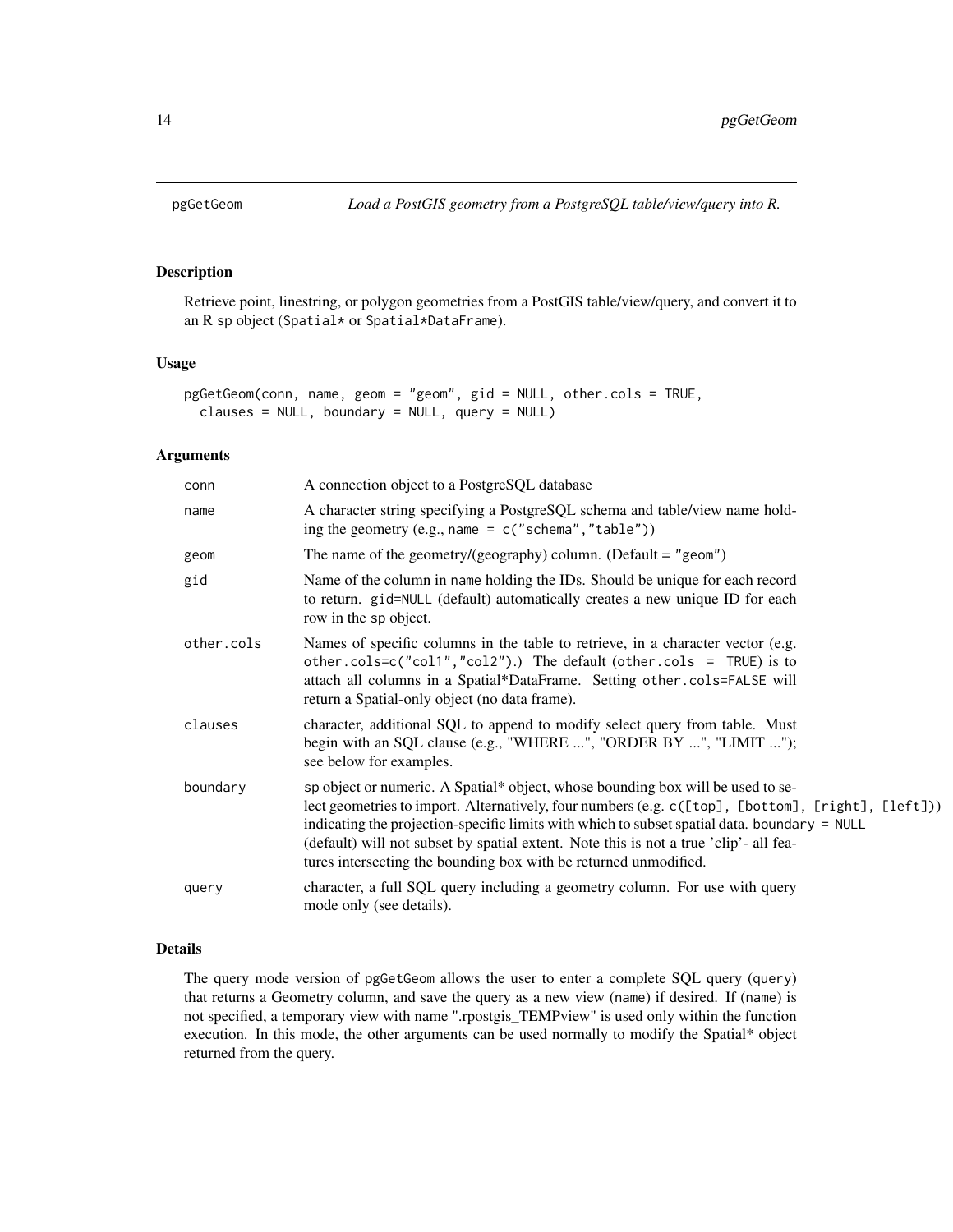#### <span id="page-14-0"></span>pgGetRast 15

Definitions for tables written in "data frame mode" are automatically applied using this function, including proj4strings of the Spatial\*-class object. Note that if the proj4string of the original dataset is not found to be equivalent to the database proj4string (using pgSRID), it will not be applied.

## Value

sp-class (SpatialPoints\*, SpatialMultiPoints\*, SpatialLines\*, or SpatialPolygons\*)

#### Author(s)

David Bucklin <david.bucklin@gmail.com> Mathieu Basille <br/>basille@ufl.edu>

#### Examples

```
## Not run:
## Retrieve a Spatial*DataFrame with all data from table
## 'schema.tablename', with geometry in the column 'geom'
pgGetGeom(conn, c("schema", "tablename"))
## Return a Spatial*DataFrame with columns c1 & c2 as data
pgGetGeom(conn, c("schema", "tablename"), other.cols = c("c1","c2"))
## Return a Spatial*-only (no data frame),
## retaining id from table as rownames
pgGetGeom(conn, c("schema", "tablename"), gid = "table_id",
 other.cols = FALSE)
## Return a Spatial*-only (no data frame),
## retaining id from table as rownames and with a subset of the data
pgGetGeom(conn, c("schema", "roads"), geom = "roadgeom", gid = "road_ID",
    other.cols = FALSE, clauses = "WHERE road_type = 'highway'")
## Query mode
pgGetGeom(conn, query = "SELECT r.gid as id, ST_Buffer(r.geom, 100) as geom
                           FROM
                             schema.roads r,
                             schema.adm_boundaries b
                           WHERE
                             ST_Intersects(r.geom, b.geom);")
```
## End(Not run)

<span id="page-14-1"></span>

pgGetRast *Load raster from PostGIS database.*

#### **Description**

Retrieve rasters from a PostGIS table.

```
pgGetRast(conn, name, rast = "rast", bands = 1, boundary = NULL)
```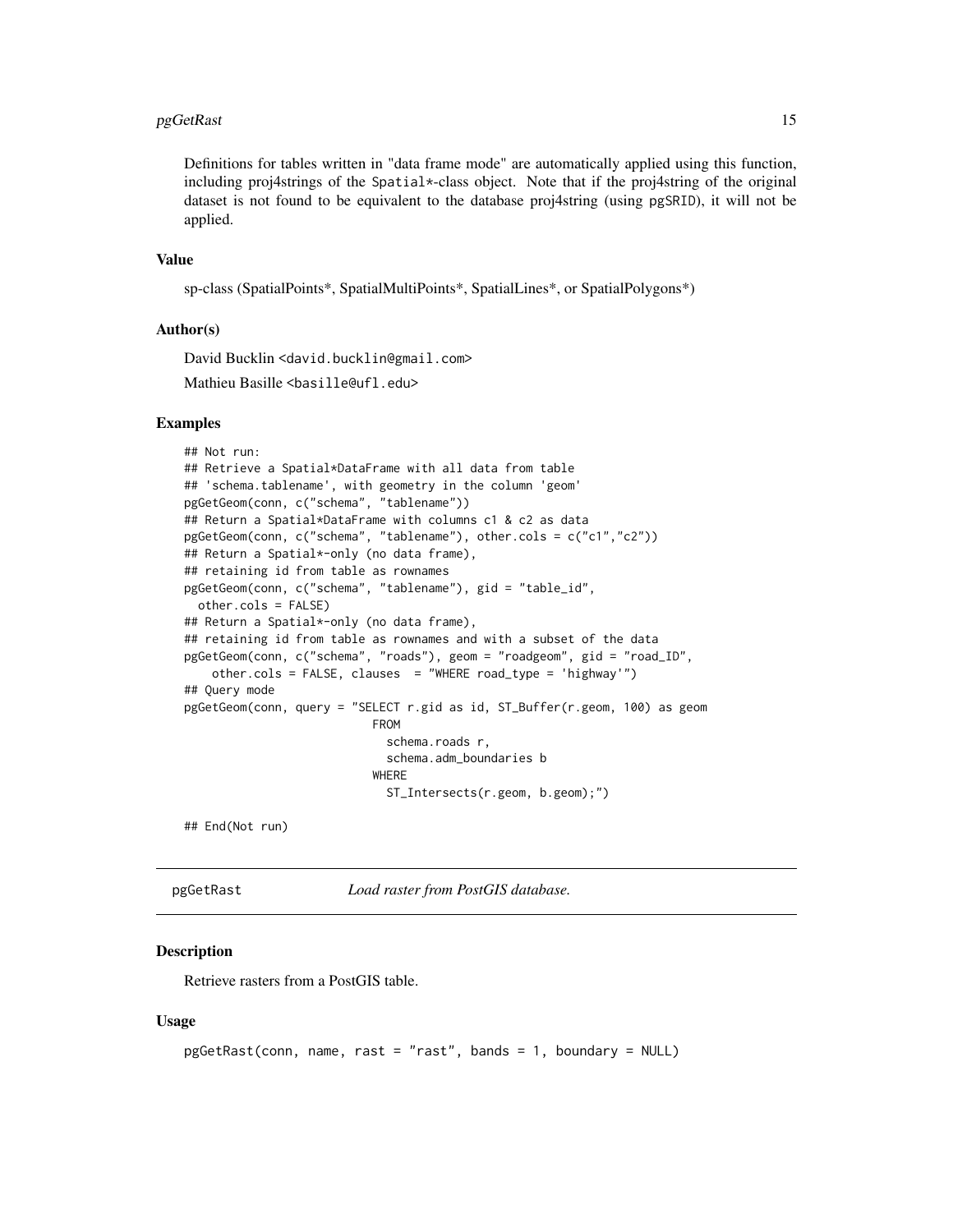#### <span id="page-15-0"></span>Arguments

| conn     | A connection object to a PostgreSOL database                                                                                                                                                                                                                                                                                                |
|----------|---------------------------------------------------------------------------------------------------------------------------------------------------------------------------------------------------------------------------------------------------------------------------------------------------------------------------------------------|
| name     | A character string specifying a PostgreSQL schema and table/view name hold-<br>ing the geometry $(e.g., name = c("schema", "table"))$                                                                                                                                                                                                       |
| rast     | Name of the column in name holding the raster object                                                                                                                                                                                                                                                                                        |
| bands    | Index number(s) for the band(s) to retrieve (defaults to 1). The special case<br>$(bands = TRUE)$ returns all bands in the raster.                                                                                                                                                                                                          |
| boundary | sp object or numeric. A Spatial* object, whose bounding box will be used<br>to select the part of the raster to import. Alternatively, four numbers (e.g.<br>$c([top], [bottom], [right], [left]))$ indicating the projection-specific<br>limits with which to clip the raster. boundary $=$ NULL (default) will return the<br>full raster. |

#### Details

Default is to return a raster-class object RasterLayer for one-band, RasterBrick for multiple bands. sp-class rasters (SpatialGrid\*s or SpatialPixels\*) written using pgWriteRast will attempt to re-import as the same data class.

#### Value

RasterLayer

#### Author(s)

David Bucklin <david.bucklin@gmail.com>

#### Examples

```
## Not run:
pgGetRast(conn, c("schema", "tablename"))
pgGetRast(conn, c("schema", "DEM"), boundary = c(55,
   50, 17, 12))
## End(Not run)
```
<span id="page-15-1"></span>pgInsert *Inserts data into a PostgreSQL table.*

## Description

This function takes a take an R sp object (Spatial\* or Spatial\*DataFrame), or a regular data.frame, and performs the database insert (and table creation, when the table does not exist) on the database.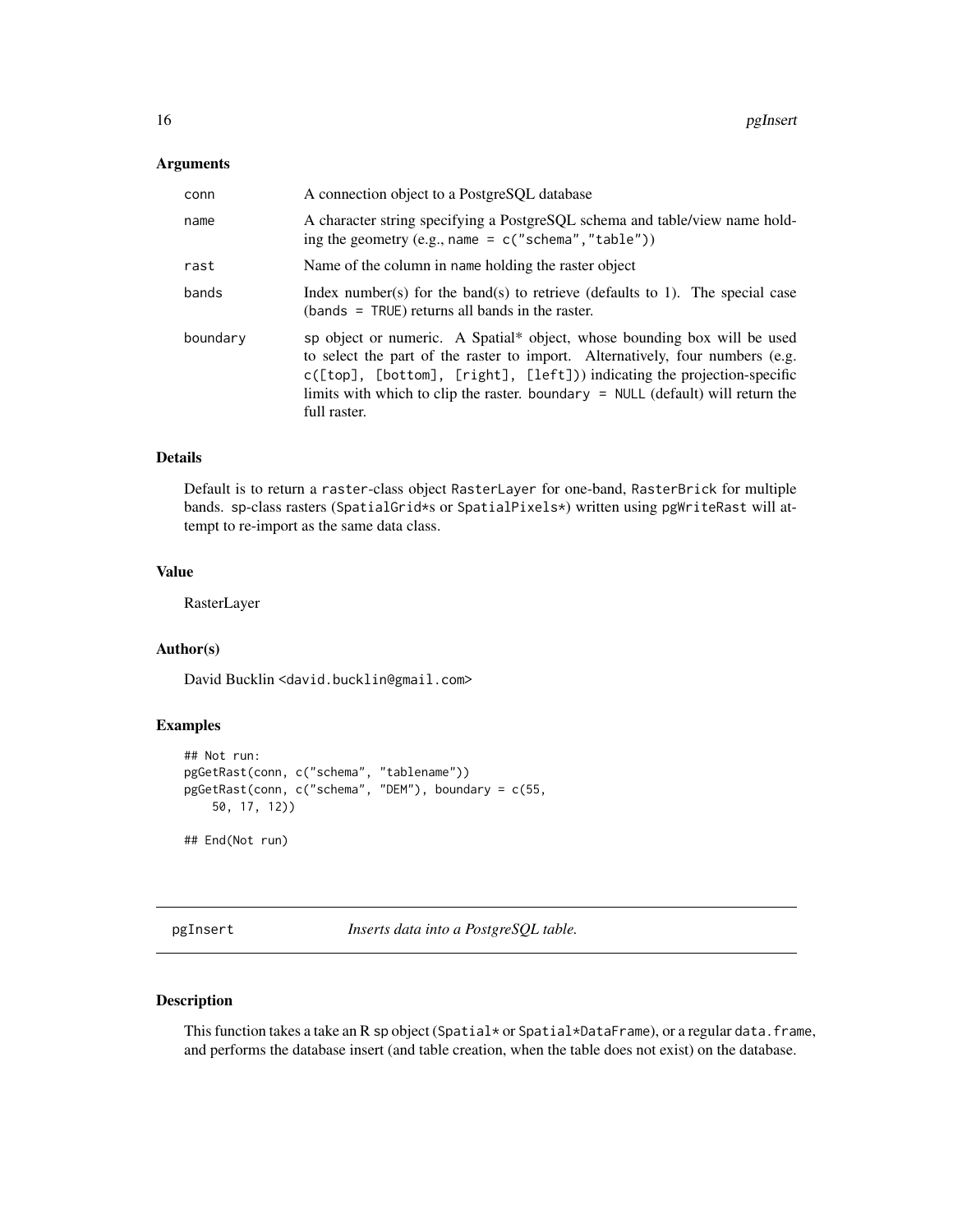#### <span id="page-16-0"></span>pgInsert 17

## Usage

```
pgInsert(conn, name, data.obj, geom = "geom", df.mode = FALSE,
 partial.match = FALSE, overwrite = FALSE, new.id = NULL,
  row.names = FALSE, upsert.using = NULL, alter.names = FALSE,
 encoding = NULL, return.pgi = FALSE, df.geom = NULL,
 geog = FALSE)
## S3 method for class 'pgi'
```
 $print(x, \ldots)$ 

| conn          | A connection object to a PostgreSQL database                                                                                                                                                                                                                                                                                                                                                                                                                                                                                         |
|---------------|--------------------------------------------------------------------------------------------------------------------------------------------------------------------------------------------------------------------------------------------------------------------------------------------------------------------------------------------------------------------------------------------------------------------------------------------------------------------------------------------------------------------------------------|
| name          | A character string specifying a PostgreSQL schema and table name (e.g., name = $c("schema", "table")$ )<br>If not already existing, the table will be created. If the table already exists, the<br>function will check if all R data frame columns match database columns, and if<br>so, do the insert. If not, the insert will be aborted. The argument partial.match<br>allows for inserts with only partial matches of data frame and database column<br>names, and overwrite allows for overwriting the existing database table. |
| data.obj      | A Spatial* or Spatial*DataFrame, or data. frame                                                                                                                                                                                                                                                                                                                                                                                                                                                                                      |
| geom          | character string. For Spatial* datasets, the name of geometry/(geography) col-<br>umn in the database table. (existing or to be created; defaults to "geom"). The<br>special name "geog" will automatically set geog to TRUE.                                                                                                                                                                                                                                                                                                        |
| df.mode       | Logical; Whether to write the (Spatial) data frame in data frame mode (preserv-<br>ing data frame column attributes and row.names). A new table must be created<br>with this mode (or overwrite set to TRUE), and the row.names, alter.names,<br>and new. id arguments will be ignored (see dbWriteDataFrame for more infor-<br>mation).                                                                                                                                                                                             |
| partial.match | Logical; allow insert on partial column matches between data frame and database<br>table. If TRUE, columns in R data frame will be compared with the existing<br>database table name. Columns in the data frame that exactly match the database<br>table will be inserted into the database table.                                                                                                                                                                                                                                   |
| overwrite     | Logical; if true, a new table (name) will overwrite the existing table (name) in the<br>database. Note: overwriting a view must be done manually (e.g., with dbDrop).                                                                                                                                                                                                                                                                                                                                                                |
| new.id        | Character, name of a new sequential integer ID column to be added to the table<br>for insert (for spatial objects without data frames, this column is created even if<br>left NULL and defaults to the name "gid"). If partial match = TRUE and the<br>column does not exist in the database table, it will be discarded.                                                                                                                                                                                                            |
| row.names     | Whether to add the data frame row names to the database table. Column name<br>will be '.R_rownames'.                                                                                                                                                                                                                                                                                                                                                                                                                                 |
| upsert.using  | Character, name of the column(s) in the database table or constraint name used<br>to identify already-existing rows in the table, which will be updated rather than<br>inserted. The column(s) must have a unique constraint already created in the<br>database table (e.g., a primary key). Requires PostgreSQL 9.5+.                                                                                                                                                                                                               |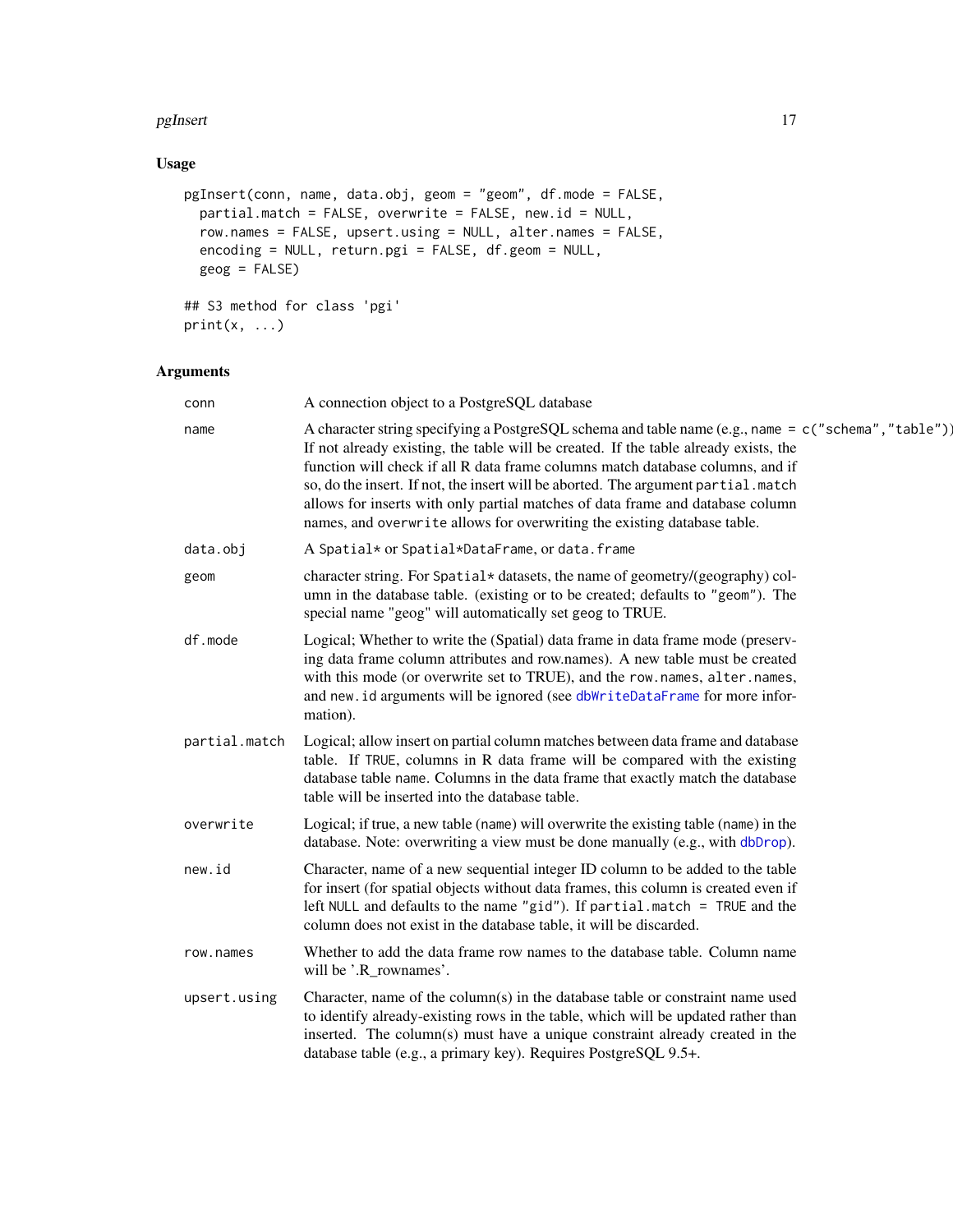<span id="page-17-0"></span>

| alter.names | Logical, whether to make database column names DB-compliant (remove spe-<br>cial characters/capitalization). Default is FALSE. (This must be set to FALSE to<br>match with non-standard names in an existing database table.)                                                                                                                                                                                                                                                                                                                                                                                                   |
|-------------|---------------------------------------------------------------------------------------------------------------------------------------------------------------------------------------------------------------------------------------------------------------------------------------------------------------------------------------------------------------------------------------------------------------------------------------------------------------------------------------------------------------------------------------------------------------------------------------------------------------------------------|
| encoding    | Character vector of length 2, containing the from/to encodings for the data (as in<br>the function iconv). For example, if the dataset contain certain latin characters<br>(e.g., accent marks), and the database is in UTF-8, use encoding = $c("latin1", "UTF-8").$<br>Left NULL, no conversion will be done.                                                                                                                                                                                                                                                                                                                 |
| return.pgi  | Whether to return a formatted list of insert parameters (i.e., a pgi object; see<br>function details.)                                                                                                                                                                                                                                                                                                                                                                                                                                                                                                                          |
| df.geom     | Character vector, name of a character column in an R data. frame storing PostGIS<br>geometries, this argument can be used to insert a geometry stored as character<br>type in a data.frame (do not use with Spatial* data types). If only the column<br>name is used (e.g., df. geom = "geom"), the column type will be a generic (GE-<br>OMETRY); use a two-length character vector (e.g., df. geom = $c$ ("geom", "(POINT, 4326)")<br>to also specify a specific PostGIS geometry type and SRID for the column. Only<br>recommended for for new tables/overwrites, since this method will change the<br>existing column type. |
| geog        | Logical; Whether to write the spatial data as a PostGIS 'GEOGRAPHY' type.<br>By default, FALSE, unless geom = "geog".                                                                                                                                                                                                                                                                                                                                                                                                                                                                                                           |
| X           | A list of class pgi                                                                                                                                                                                                                                                                                                                                                                                                                                                                                                                                                                                                             |
| .           | Further arguments not used.                                                                                                                                                                                                                                                                                                                                                                                                                                                                                                                                                                                                     |
|             |                                                                                                                                                                                                                                                                                                                                                                                                                                                                                                                                                                                                                                 |

#### **Details**

If new.id is specified, a new sequential integer field is added to the data frame for insert. For Spatial  $\star$ -only objects (no data frame), a new ID column is created by default with name "gid".

If the R package wkb is installed, this function will use [writeWKB](#page-0-0) for certain datasets (non-Multi types, non-Linestring), which is faster for large datasets. In all other cases the rgeos function [writeWKT](#page-0-0) is used.

In the event of function or database error, the database uses ROLLBACK to revert to the previous state.

If the user specifies return.pgi = TRUE, and data preparation is successful, the function will return a pgi object (see next paragraph), regardless of whether the insert was successful or not. This object can be useful for debugging, or re-used as the data.obj in pgInsert; (e.g., when data preparation is slow, and the exact same data needs to be inserted into tables in two separate tables or databases). If return.pgi = FALSE (default), the function will return TRUE for successful insert and FALSE for failed inserts.

Use this function with codedf.mode = TRUE to save data frames from Spatial $*$ -class objects to the database in "data frame mode". Along with normal dbwriteDataFrame operation, the proj4string of the spatial data will also be saved, and re-attached to the data when using pgGetGeom to import the data. Note that other attributes of Spatial\* objects are **not** saved (e.g., coords.nrs, which is used to specify the column index of x/y columns in SpatialPoints\*).

pgi objects are a list containing four character strings: (1) in.table, the table name which will be created or inserted into (2) db.new.table, the SQL statement to create the new table, (3) db.cols.insert, a character string of the database column names to insert into, and (4) insert.data, a character string of the data to insert.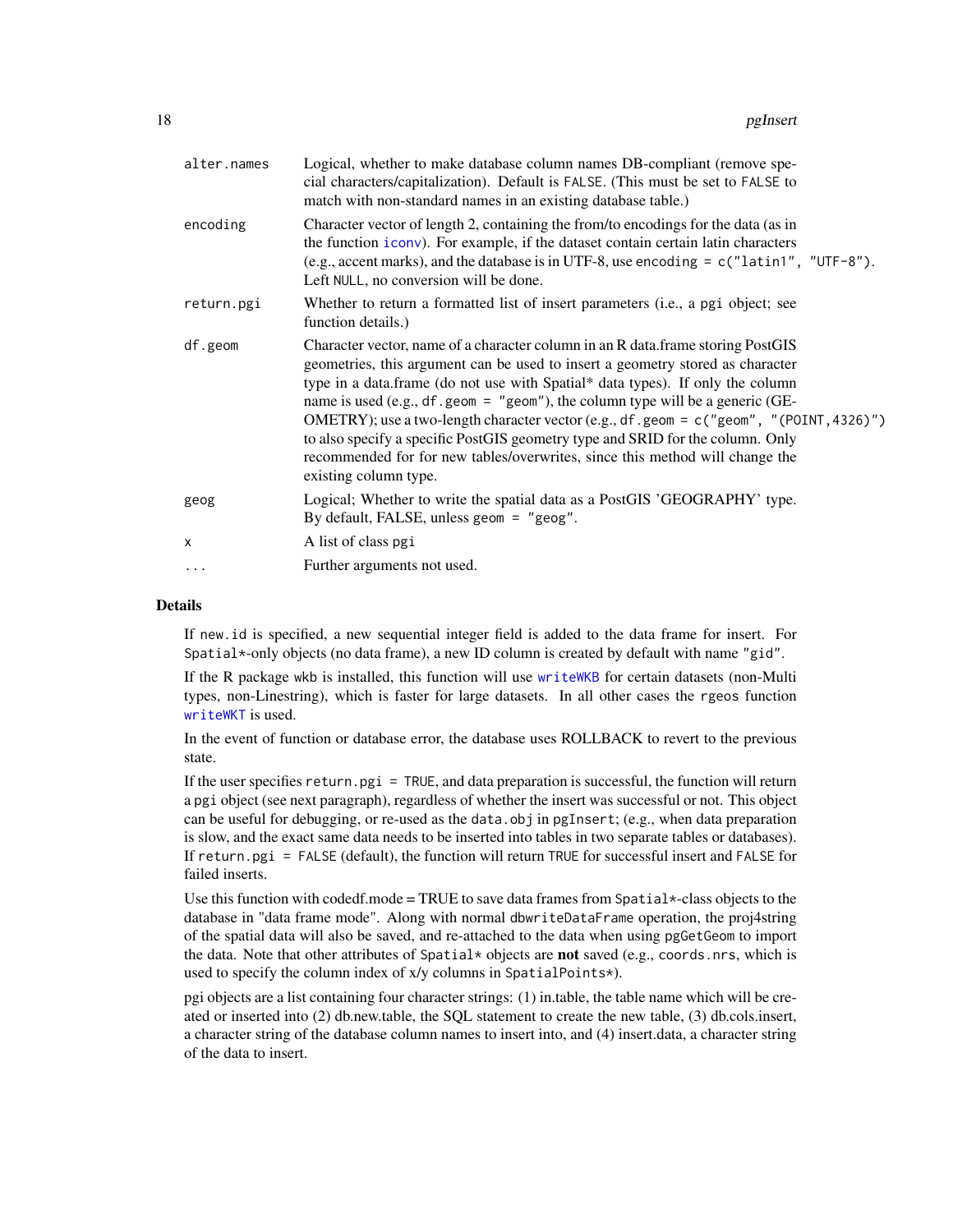## <span id="page-18-0"></span>pgListGeom 19

## Value

Returns TRUE if the insertion was successful, FALSE if failed, or a pgi object if specified.

#### Author(s)

David Bucklin <david.bucklin@gmail.com>

## Examples

```
## Not run:
library(sp)
data(meuse)
coords <- SpatialPoints(meuse[, c("x", "y")])
spdf <- SpatialPointsDataFrame(coords, meuse)
## Insert data in new database table
pgInsert(conn, name = c("public", "meuse_data"), data.obj = spdf)
## The same command will insert into already created table (if all R
## columns match)
pgInsert(conn, name = c("public", "meuse_data"), data.obj = spdf)
## If not all database columns match, need to use partial.match = TRUE,
## where non-matching columns are not inserted
colnames(spdf@data)[4] <- "cu"
pgInsert(conn, name = c("public", "meuse_data"), data.obj = spdf,
    partial.match = TRUE)
## End(Not run)
```
pgListGeom *List geometries/rasters*

#### Description

List all geometry/(geography) or raster columns available in a PostGIS database.

#### Usage

pgListGeom(conn, geog = TRUE)

```
pgListRast(conn)
```

| conn | A PostgreSOL database connection.                                                                    |
|------|------------------------------------------------------------------------------------------------------|
| geog | Logical. For pgListGeom, whether to include PostGIS geography-type columns<br>stored in the database |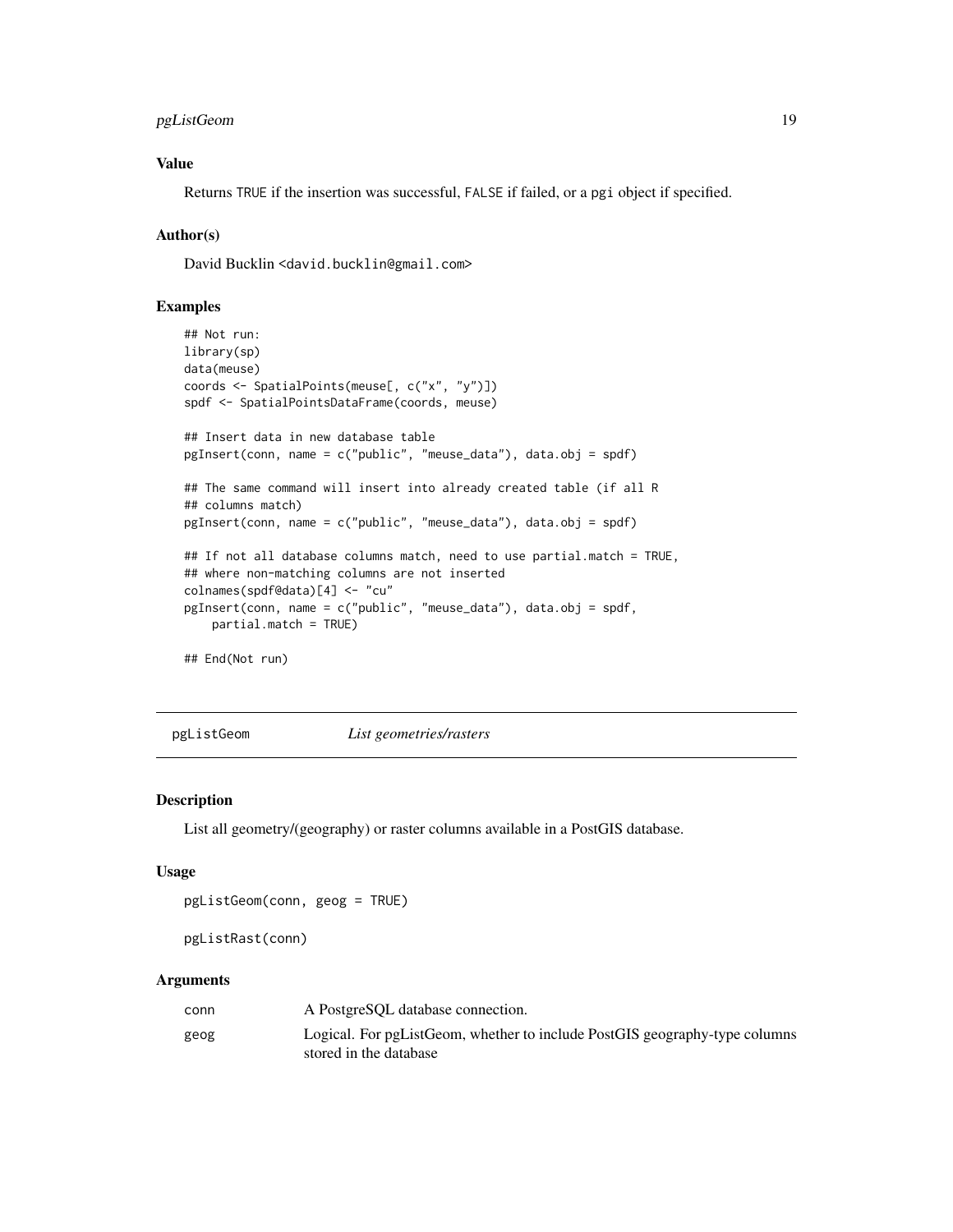#### Value

If exec = TRUE, a data frame with schema, table, geometry/(geography) or raster (for pgListRast) column, and geometry/(geography) type.

## Author(s)

David Bucklin <david.bucklin@gmail.com>

#### Examples

## Not run: pgListGeom(conn) pgListRast(conn) ## End(Not run)

pgMakePts *Add a POINT or LINESTRING geometry field.*

#### Description

Add a new POINT or LINESTRING geometry field.

#### Usage

```
pgMakePts(conn, name, colname = "geom", x = "x", y = "y", srid,index = TRUE, display = TRUE, exec = TRUE
```

```
pgMakeStp(conn, name, colname = "geom", x = "x", y = "y",dx = "dx", dy = "dy", srid, index = TRUE, display = TRUE,exec = TRUE)
```

| A connection object.                                                                                    |
|---------------------------------------------------------------------------------------------------------|
| A character string specifying a PostgreSQL schema and table name (e.g., name = $c$ ("schema", "table")) |
| A character string specifying the name of the new geometry column.                                      |
| The name of the x/longitude field.                                                                      |
| The name of the y/latitude field.                                                                       |
| A valid SRID for the new geometry.                                                                      |
| Logical. Whether to create an index on the new geometry.                                                |
| Logical. Whether to display the query (defaults to TRUE).                                               |
| Logical. Whether to execute the query (defaults to TRUE).                                               |
| The name of the dx field ( <i>i.e.</i> increment in x direction).                                       |
| The name of the dy field (i.e. increment in y direction).                                               |
|                                                                                                         |

<span id="page-19-0"></span>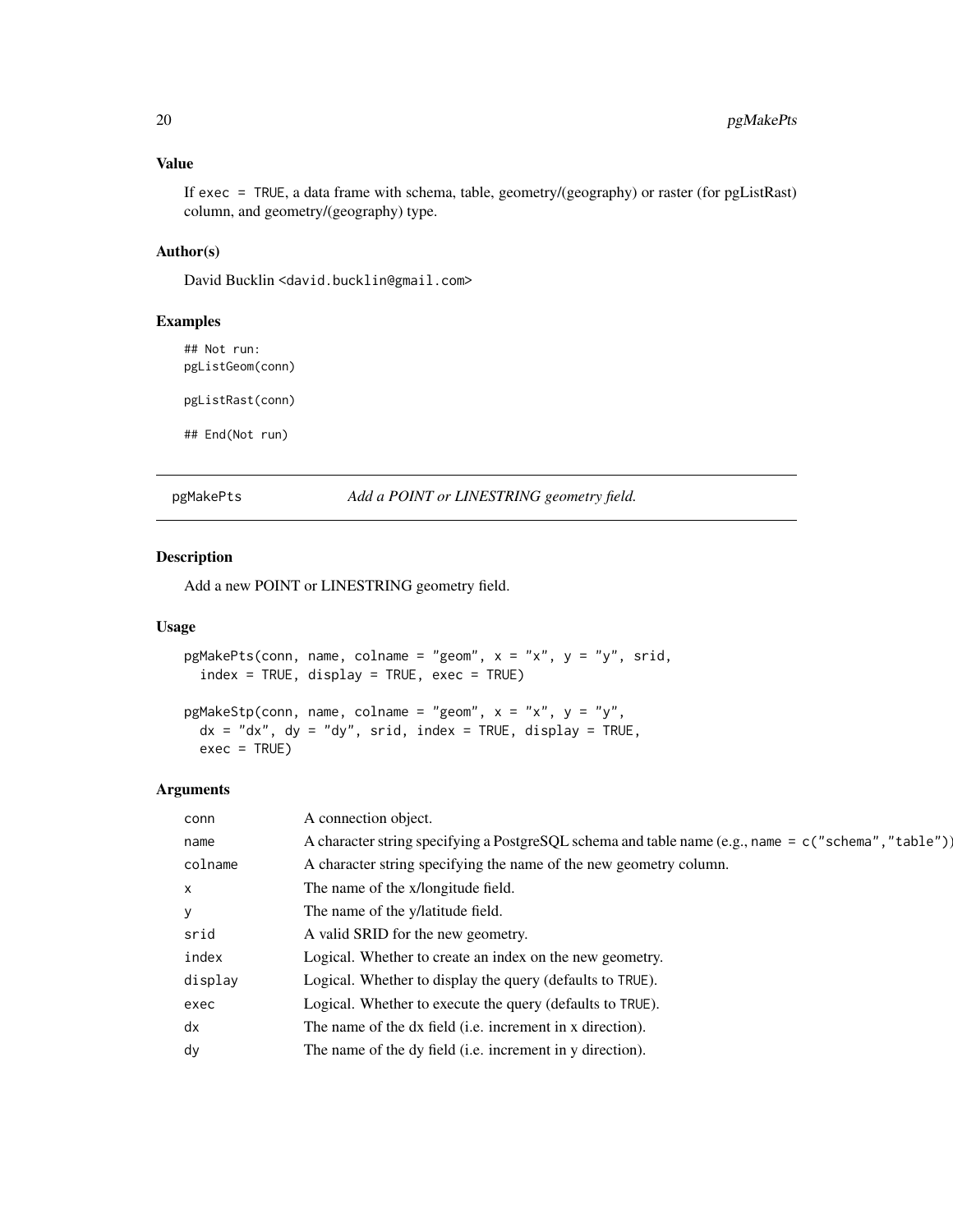## <span id="page-20-0"></span>pgPostGIS 21

## Value

If exec = TRUE, returns TRUE if the geometry field was successfully created.

## Author(s)

Mathieu Basille <br/>basille@ufl.edu>

## See Also

The PostGIS documentation for ST\_MakePoint: [http://postgis.net/docs/ST\\_MakePoint.html](http://postgis.net/docs/ST_MakePoint.html), and for ST\_MakeLine: [http://postgis.net/docs/ST\\_MakeLine.html](http://postgis.net/docs/ST_MakeLine.html), which are the main functions of the call.

#### Examples

```
## Examples use a dummy connection from DBI package
conn <- DBI::ANSI()
## Create a new POINT field called 'pts_geom'
pgMakePts(conn, name = c("schema", "table"), colname = "pts_geom",
   x = "longitude", y = "latitude", srid = 4326, exec = FALSE)
## Create a new LINESTRING field called 'stp_geom'
pgMakeStp(conn, name = c("schema", "table"), colname = "stp_geom",
    x = "longitude", y = "latitude", dx = "xdiff", dy = "ydiff",
    srid = 4326, exec = FALSE)
```
pgPostGIS *Check and create PostGIS extension.*

#### Description

The function checks for the availability of the PostGIS extension, and if it is available, but not installed, install it. Additionally, can also install Topology, Tiger Geocoder and SFCGAL extensions.

#### Usage

```
pgPostGIS(conn, topology = FALSE, tiger = FALSE, sfcgal = FALSE,
 display = TRUE, exec = TRUE)
```

| conn     | A connection object (required, even if $exec = FALSE$ ).                                                                                                                                             |
|----------|------------------------------------------------------------------------------------------------------------------------------------------------------------------------------------------------------|
| topology | Logical. Whether to check/install the Topology extension.                                                                                                                                            |
| tiger    | Logical. Whether to check/install the Tiger Geocoder extension. Will also install<br>extensions "fuzzystrmatch", "address standardizer", and "address standardizer data us"<br>if all are available. |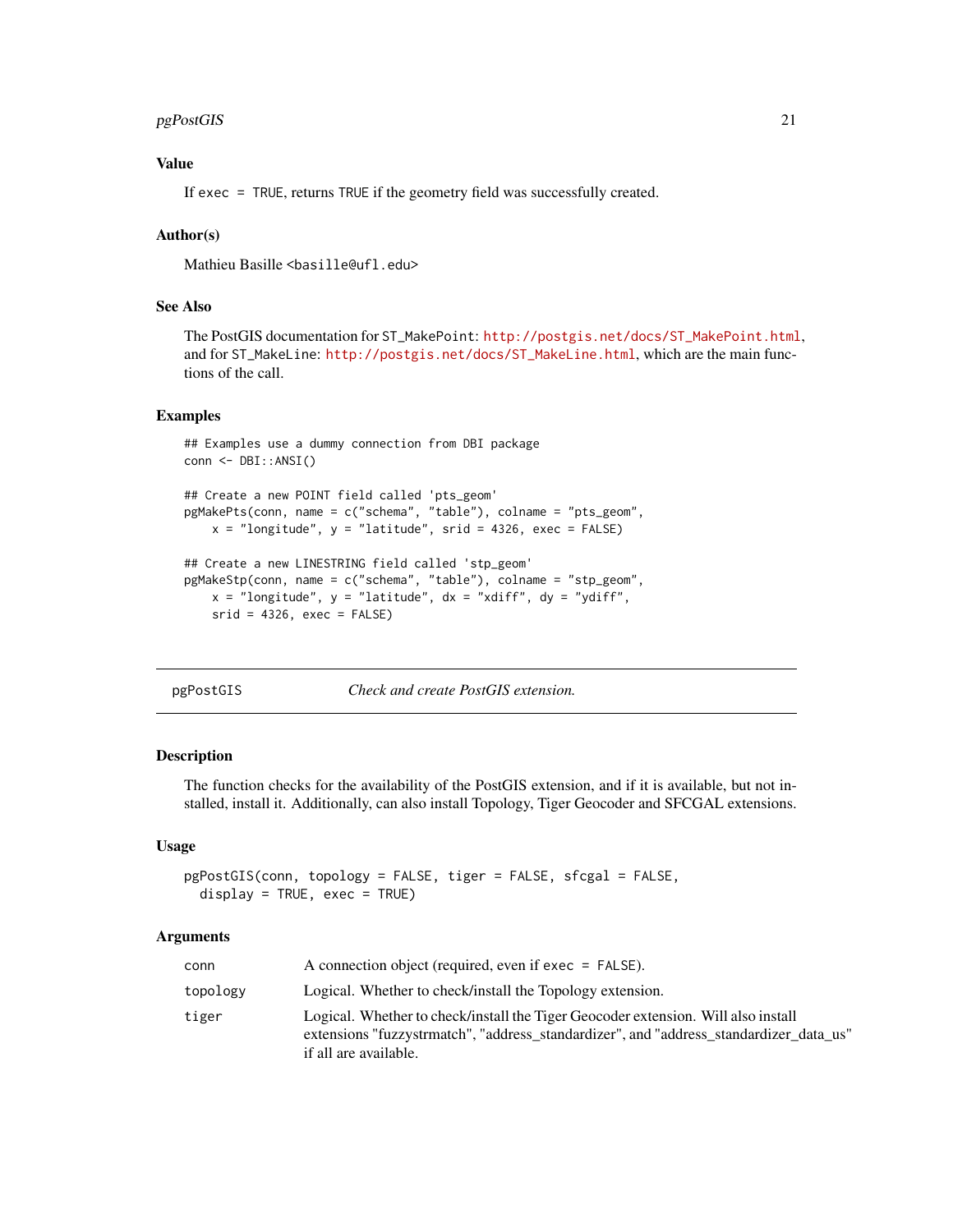<span id="page-21-0"></span>

| sfcgal  | Logical. Whether to check/install the SFCGAL extension.   |
|---------|-----------------------------------------------------------|
| display | Logical. Whether to display the query (defaults to TRUE). |
| exec    | Logical. Whether to execute the query (defaults to TRUE). |

## Value

TRUE if PostGIS is installed.

#### Author(s)

Mathieu Basille <br/>basille@ufl.edu>

#### Examples

```
## 'exec = FALSE' does not install any extension, but nevertheless
## check for available and installed extensions:
## Not run:
   pgPostGIS(con, topology = TRUE, tiger = TRUE, sfcgal = TRUE,
       exec = FALSE)
```
## End(Not run)

pgSRID *Find (or create) PostGIS SRID based on CRS object.*

#### Description

This function takes [CRS](#page-0-0)-class object and a PostgreSQL database connection (with PostGIS extension), and returns the matching SRID(s) for that CRS. If a match is not found, a new entry can be created in the PostgreSQL spatial\_ref\_sys table using the parameters specified by the CRS. New entries will be created with auth\_name = 'rpostgis\_custom', with the default value being the next open value between 880001-889999 (a different SRID value can be entered if desired.)

#### Usage

```
pgSRID(conn, crs, create.srid = FALSE, new.srid = NULL)
```

| conn        | A connection object to a PostgreSQL database.                                                                                                                                |
|-------------|------------------------------------------------------------------------------------------------------------------------------------------------------------------------------|
| crs         | CRS object, created through a call to CRS.                                                                                                                                   |
| create.srid | Logical. If no matching SRID is found, should a new SRID be created? User<br>must have write access on spatial_ref_sys table.                                                |
| new.srid    | Integer. Optional SRID to give to a newly created SRID. If left NULL (default),<br>the next open value of srid in spatial_ref_sys between 880001 and 889999<br>will be used. |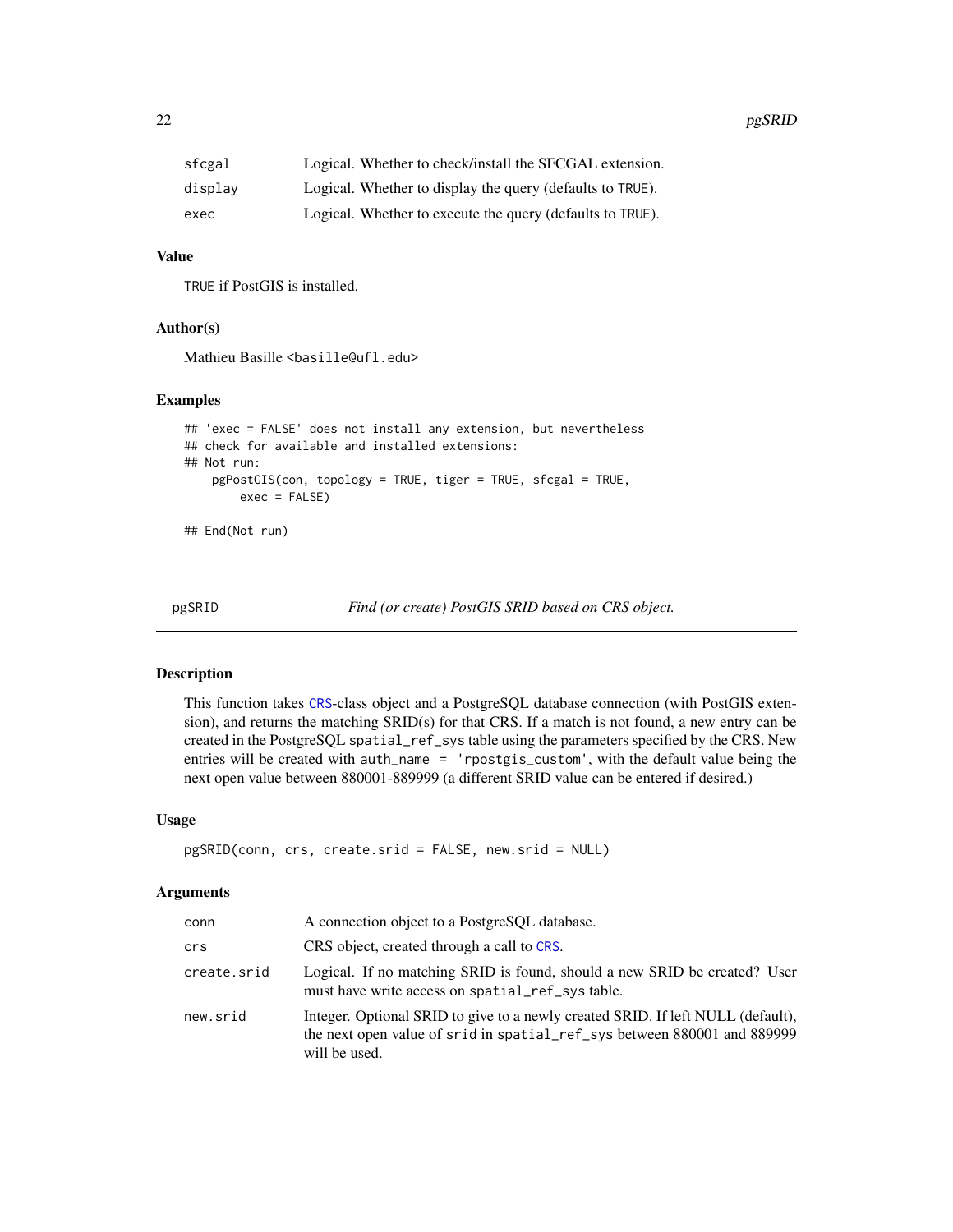## <span id="page-22-0"></span>pgWriteRast 23

## Value

SRID code (integer).

## Author(s)

David Bucklin <david.bucklin@gmail.com>

## Examples

```
## Not run:
drv <- dbDriver("PostgreSQL")
conn <- dbConnect(drv, dbname = "dbname", host = "host", port = "5432",
   user = "user", password = "password")
(crs <- CRS("+proj=longlat"))
pgSRID(conn, crs)
(crs2 <- CRS(paste("+proj=stere", "+lat_0=52.15616055555555 +lon_0=5.38763888888889",
    "+k=0.999908 +x_0=155000 +y_0=463000", "+ellps=bessel",
    "+towgs84=565.237,50.0087,465.658,-0.406857,0.350733,-1.87035,4.0812",
    "+units=m")))
pgSRID(conn, crs2, create.srid = TRUE)
## End(Not run)
```
pgWriteRast *Write raster to PostGIS database table.*

#### Description

Sends R raster to a new PostGIS database table.

## Usage

```
pgWriteRast(conn, name, raster, bit.depth = NULL, blocks = NULL,
  constraints = TRUE, overwrite = FALSE)
```

| conn      | A connection object to a PostgreSQL database                                                                                                                                                                                                                          |
|-----------|-----------------------------------------------------------------------------------------------------------------------------------------------------------------------------------------------------------------------------------------------------------------------|
| name      | A character string specifying a PostgreSQL schema (if necessary) and table<br>name to hold the raster (e.g., name = $c("schema", "table")$ )                                                                                                                          |
| raster    | An R RasterLayer, RasterBrick, or RasterStack from raster package; a<br>SpatialGrid* or SpatialPixels* from sp package                                                                                                                                                |
| bit.depth | The bit depth of the raster. Will be set to 32-bit (unsigned int, signed int,<br>or float, depending on the data) if left null, but can be specified (as charac-<br>ter) as one of the PostGIS pixel types (see http://postgis.net/docs/RT_ST_<br>BandPixelType.html) |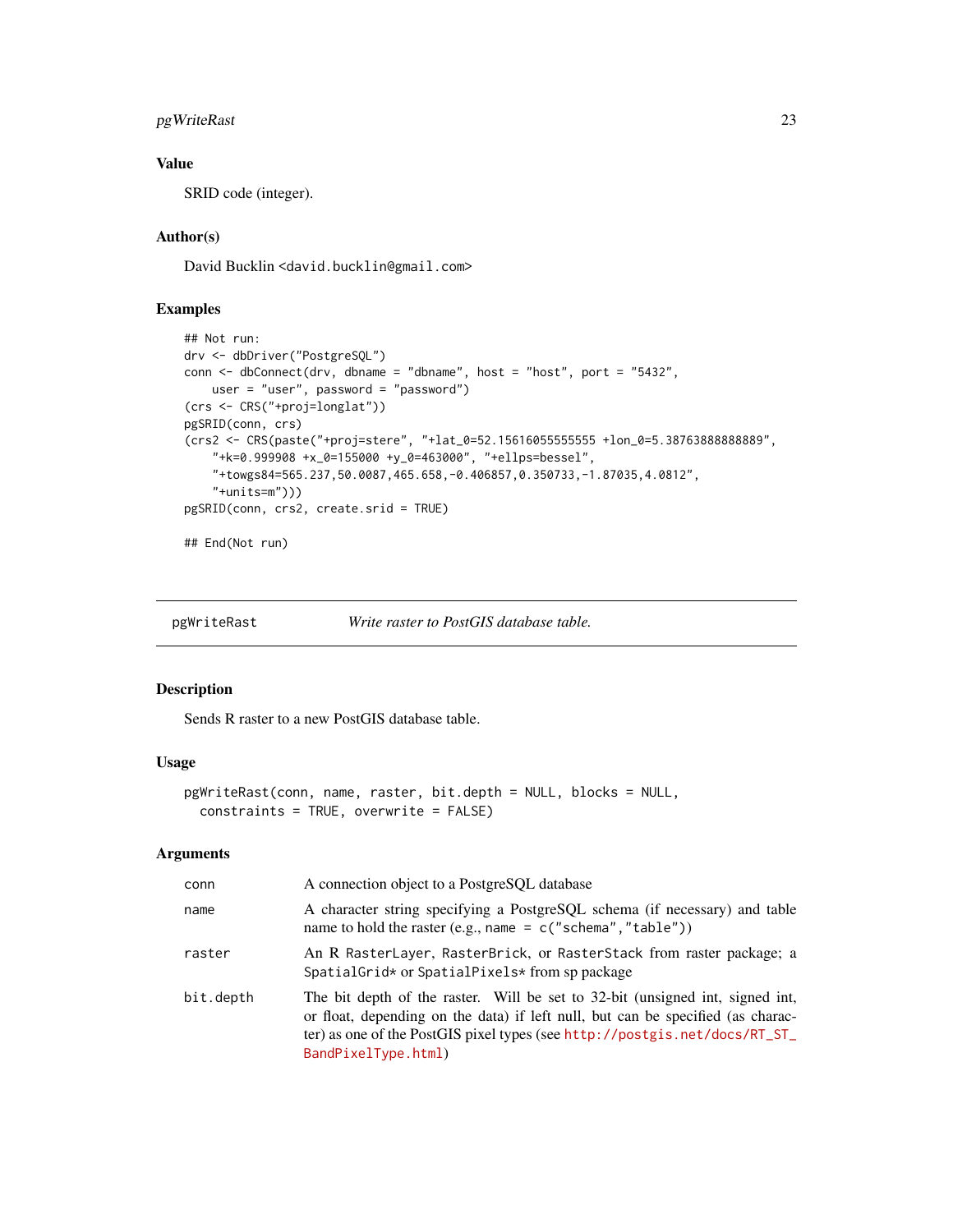<span id="page-23-0"></span>

| blocks      | Optional desired number of blocks (tiles) to split the raster into in the resulting<br>PostGIS table. This should be specified as a one or two-length (columns, rows)<br>integer vector.                                                                                                   |
|-------------|--------------------------------------------------------------------------------------------------------------------------------------------------------------------------------------------------------------------------------------------------------------------------------------------|
| constraints | Whether to create constraints from raster data. Recommended to leave TRUE un-<br>less applying constraints manually (see http://postgis.net/docs/RT_AddRasterConstraints.<br>html). Note that constraint notices may print to the console, depending on the<br>PostgreSOL server settings. |
| overwrite   | Whether to overwrite the existing table (name).                                                                                                                                                                                                                                            |

#### Details

RasterLayer names will be stored in an array in the column "band\_names", which will be restored in R when imported with the function [pgGetRast](#page-14-1).

Rasters from the sp package are converted to raster package objects prior to insert.

If blocks = NULL the attempted block size will be around  $10,000$  pixels in size (100 x 100 cells), so number of blocks will vary by raster size. If a specified number of blocks is desired, set blocks to a one or two-length integer vector. Note that fewer, larger blocks generally results in faster write times.

## Value

TRUE for successful import.

## Author(s)

David Bucklin <david.bucklin@gmail.com>

## See Also

Function follows process from [http://postgis.net/docs/using\\_raster\\_dataman.html#RT\\_](http://postgis.net/docs/using_raster_dataman.html#RT_Creating_Rasters) [Creating\\_Rasters](http://postgis.net/docs/using_raster_dataman.html#RT_Creating_Rasters).

#### Examples

```
## Not run:
pgWriteRast(conn, c("schema", "tablename"), raster_name)
# basic test
r <- raster::raster(nrows=180, ncols=360, xmn=-180, xmx=180,
    ymn=-90, ymx=90, vals=1)
pgWriteRast(conn, c("schema", "test"), raster = r,
   bit.depth = "2BUI", overwrite = TRUE)
```
## End(Not run)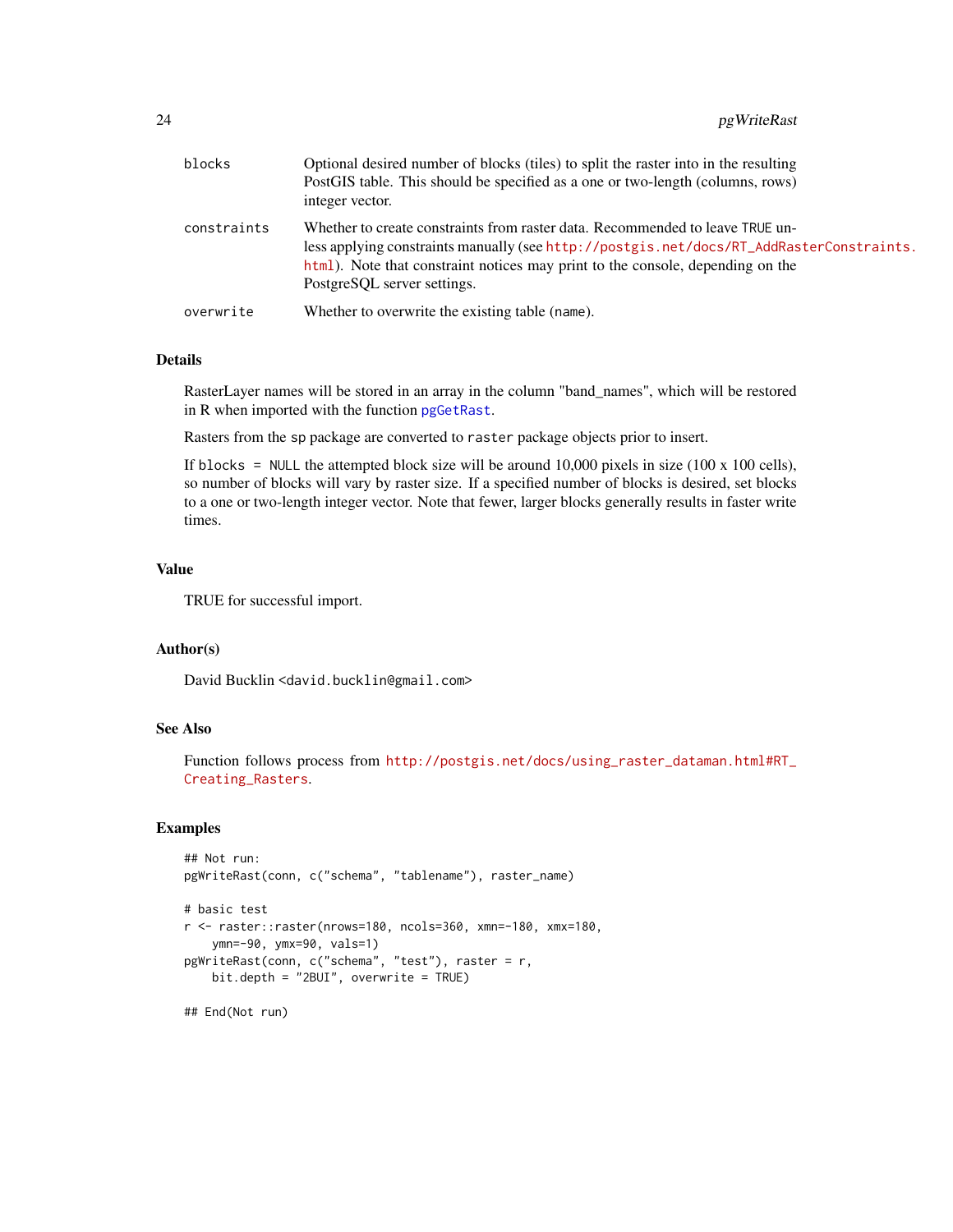<span id="page-24-0"></span>

#### Description

'rpostgis' provides an interface between R and 'PostGIS'-enabled 'PostgreSQL' databases to transparently transfer spatial data. Both vector (points, lines, polygons) and raster data are supported in read and write modes. Also provides convenience functions to execute common procedures in 'PostgreSQL/PostGIS'. For a list of documented functions, use library(help = "rpostgis").

#### Details

A typical session starts by establishing the connection to a working PostgreSQL database:

library(rpostgis) con  $\lt$ - dbConnect("PostgreSQL", dbname =  $\lt$ dbname>, host =  $\lt$ host>, user = <user>, password = <password>)

For example, this could be:

con <- dbConnect("PostgreSQL", dbname = "rpostgis", host = "localhost", user = "postgres", password = "postgres")

The next step typically involves checking if PostGIS was installed on the working database, and if not try to install it:

pgPostGIS(con)

The function should return TRUE for all pg- functions to work.

Finally, at the end of an interactive session, the connection to the database should be closed: dbDisconnect(con)

#### Author(s)

Mathieu Basille (<basille@ufl.edu>) and David Bucklin (<david.bucklin@gmail.com>)